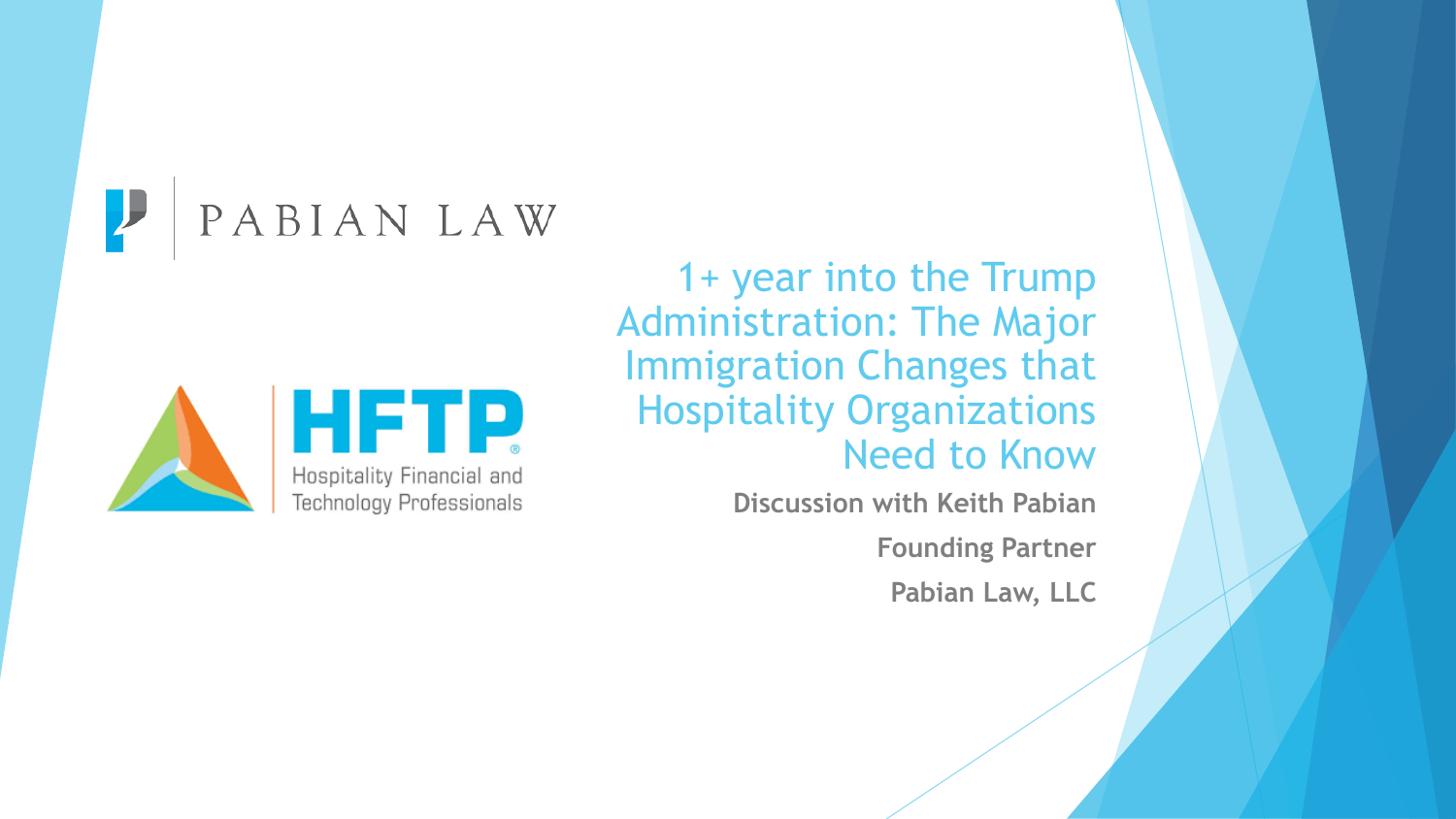









#### About Pabian Law

- Pabian Law is a premier national immigration law firm that specializes in representing private clubs, resorts, hotels, and other seasonal businesses across the United States.
- Pabian Law, LLC focuses on guiding our seasonal business clients in all immigration aspects of the seasonal business, from defining the period of seasonality through the consulate and embassy process. We have been recognized as one of the preeminent immigration practices in North America for our hard-work, client dedication, and our fast and efficient results.



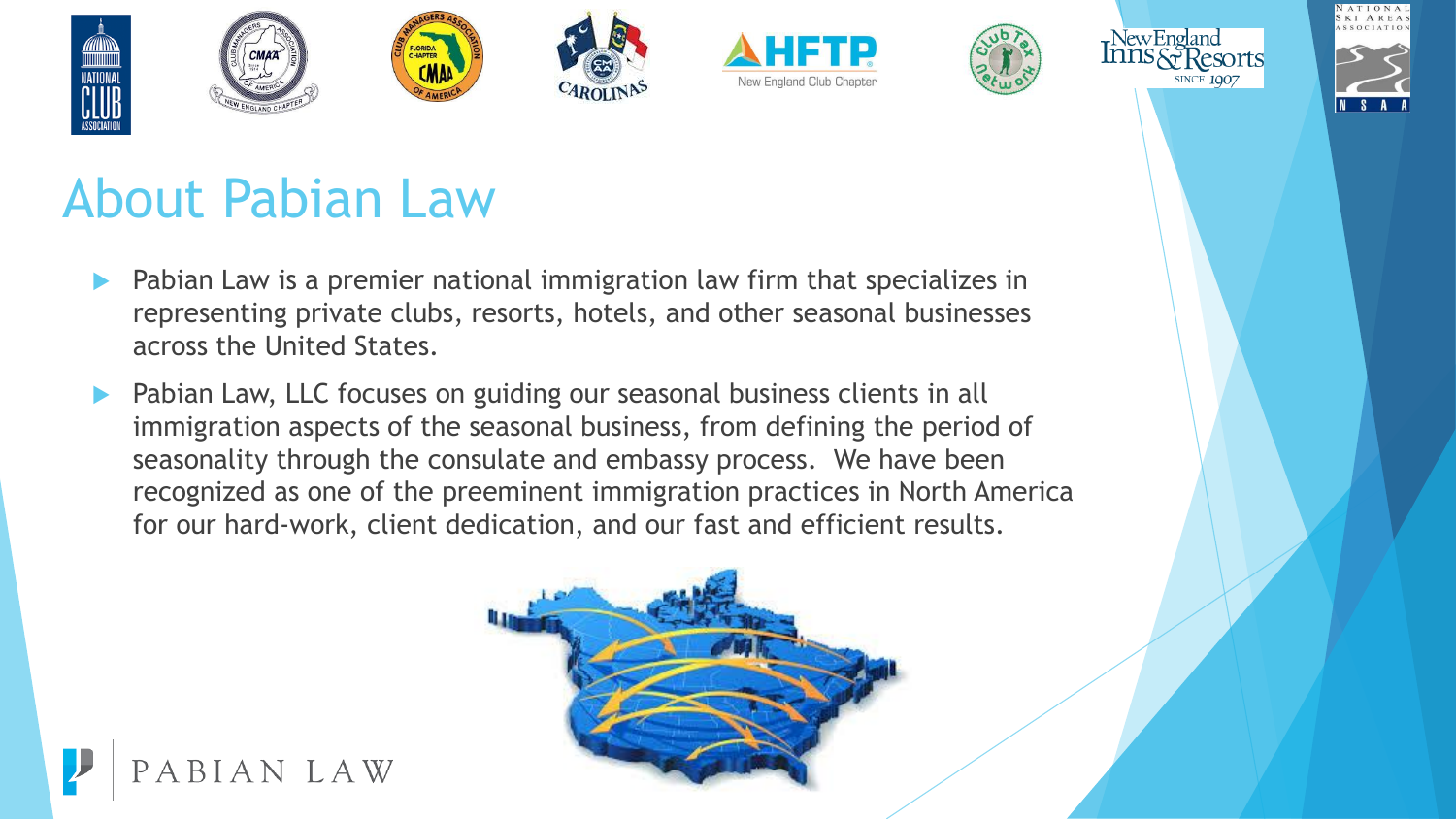#### Roadmap of today's conversation

- Understanding visa options for hospitality organizations
- Overview of President Trump's immigration initiatives and priorities
- How do these initiatives and priorities affect your organization?
- Visa options for your organizations under the Trump administration
	- Seasonal options
		- $\blacktriangleright$  J-1 visas
		- $\blacktriangleright$  H-2B visas
	- ▶ Year-round options
- Immigration trends & potential issues
- A look into our immigration crystal ball

AN LAW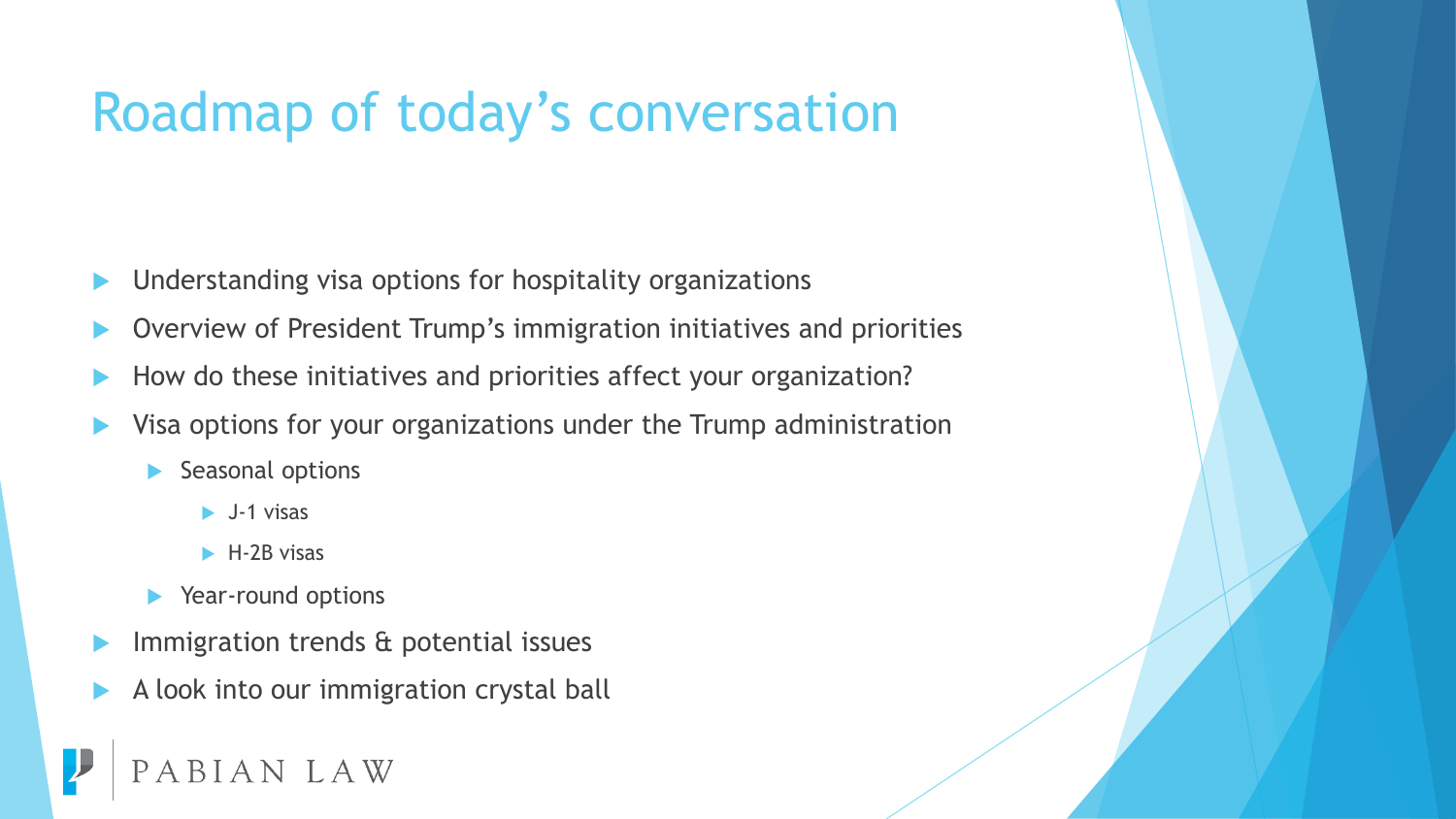#### Audience question #1

Does your organization currently utilize visas to sponsor foreign nationals:

Yes

 $\blacktriangleright$  No

 $\blacktriangleright$  What is a visa?

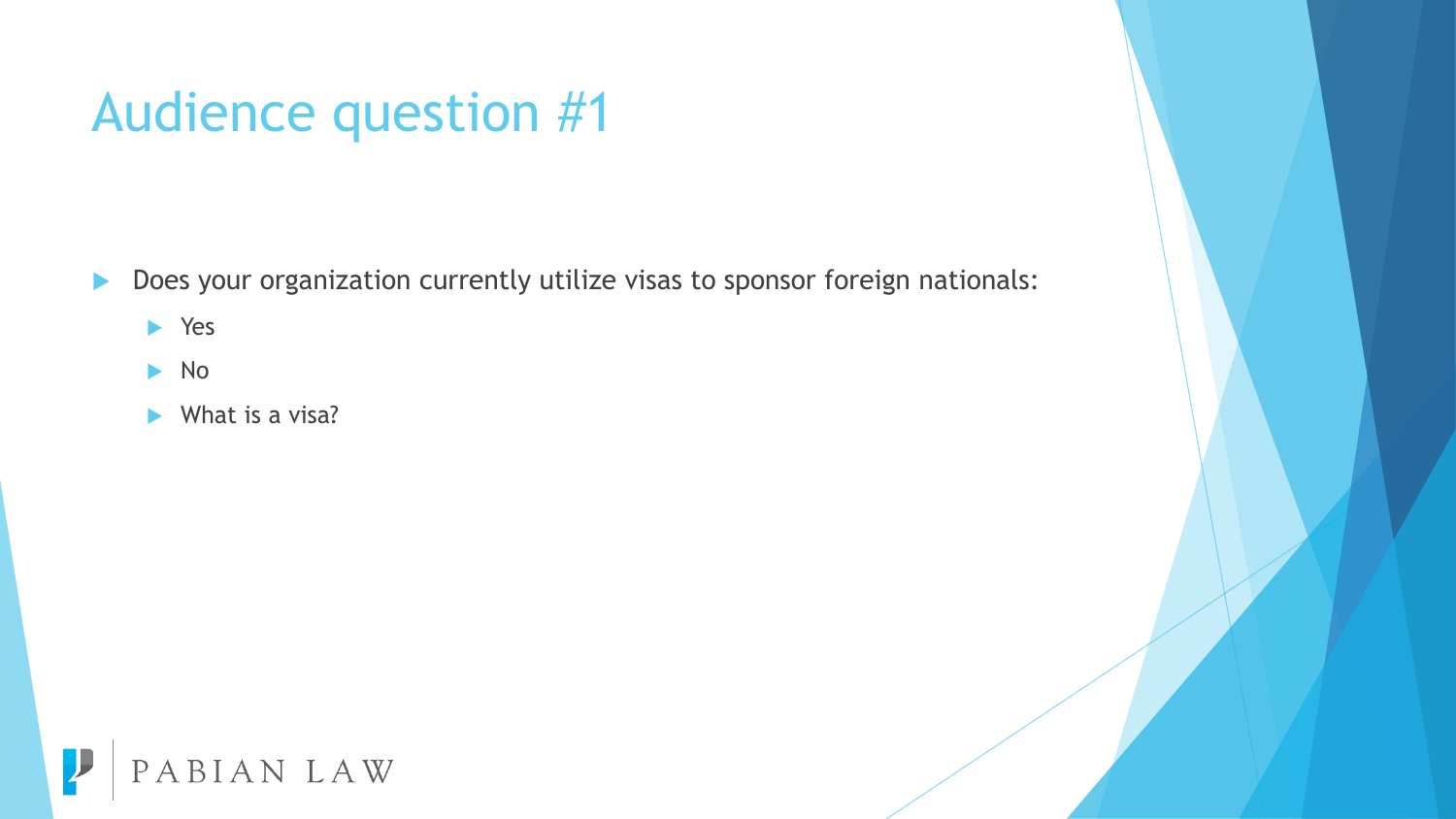#### **Definitions**

- ▶ U.S. Department of Homeland Security
- ▶ U.S. Citizenship & Immigration Services
- $\blacktriangleright$  J-1 visa
- $H-2B$  visa
- H-2B numerical cap
- **Returning Worker Exemption**
- H-2B transfers



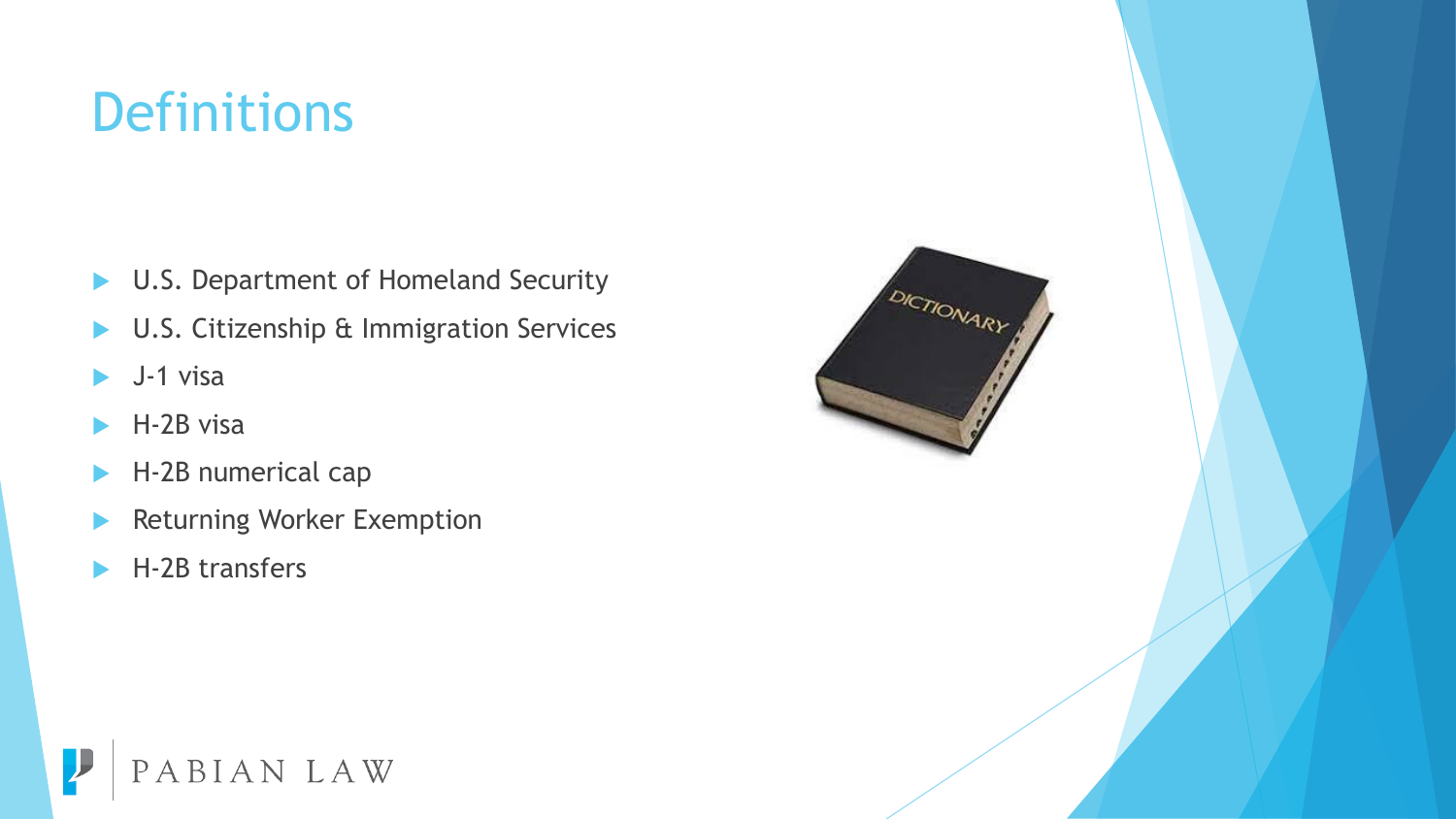#### Immigration Options under the Trump Administration

- J-1 visas
- H-2B visas
- H-1B visas
- O-1 visas
- Country specific options
- Green card sponsorship
- **DACA**



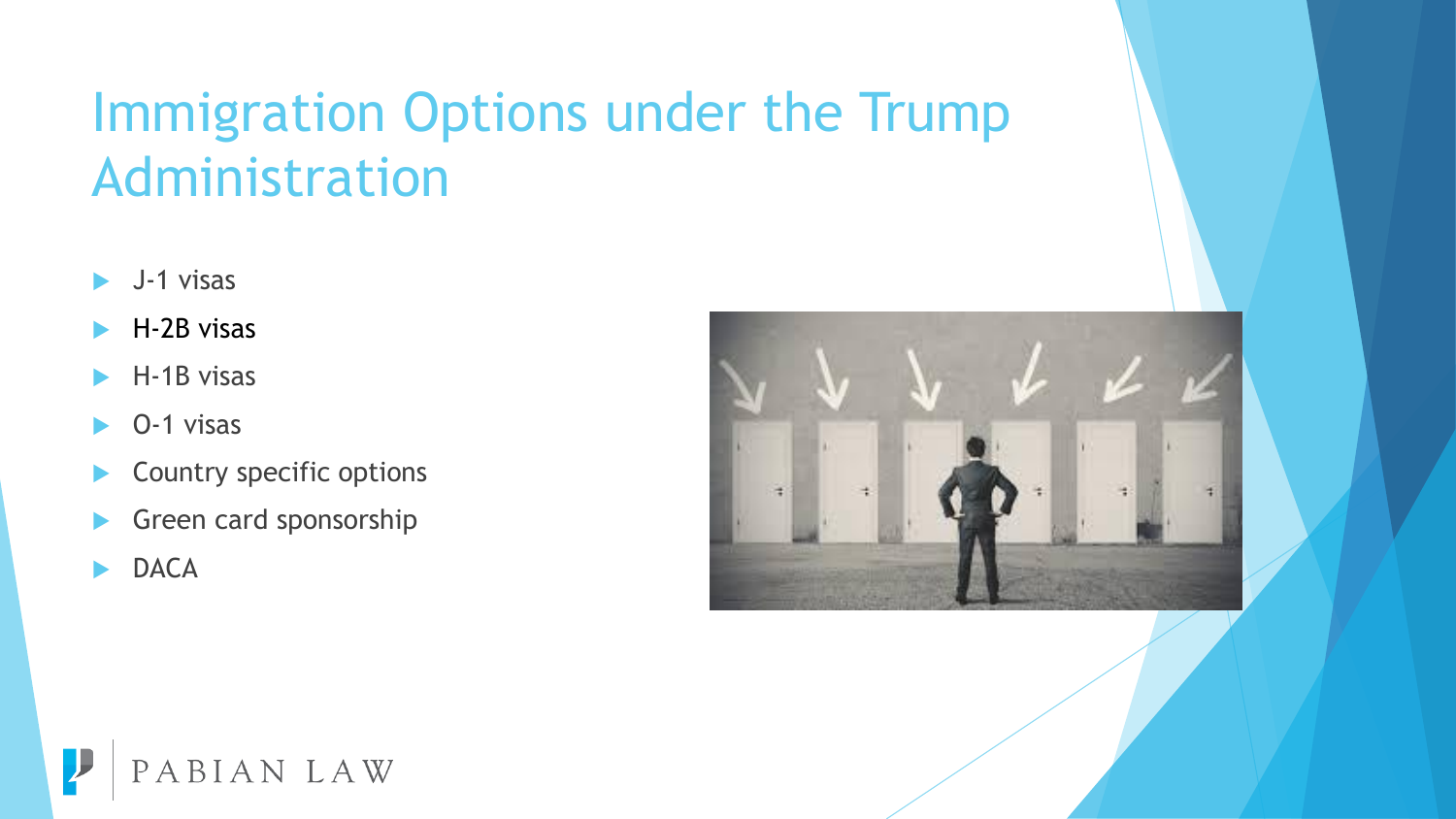



## Seasonal options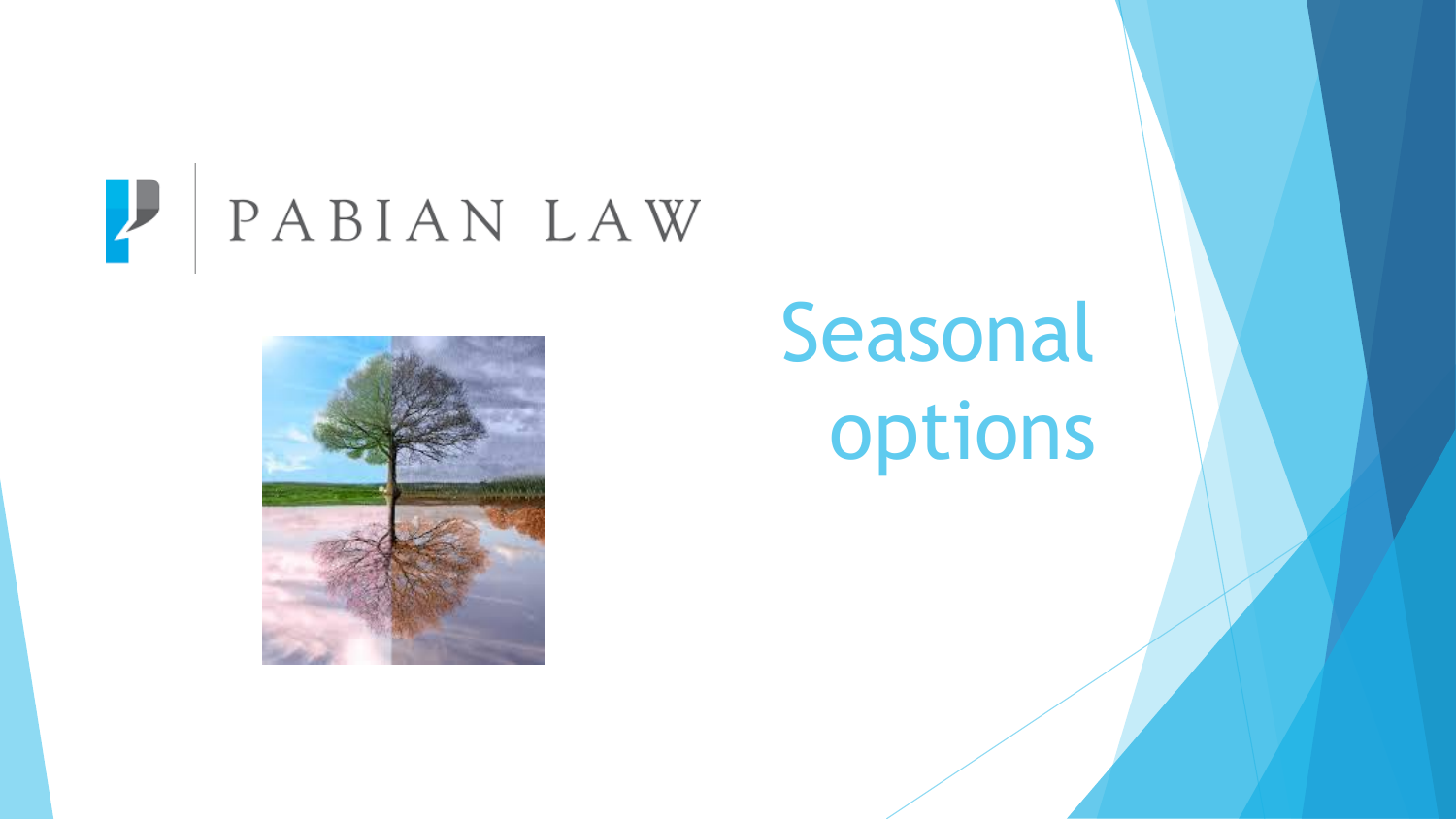#### The J-1 visa



- Temporary exchange visitor visa
- Cannot be used for ordinary employment must have bona fide training and experience components
- Most common categories for hospitality organizations:
	- $\blacktriangleright$  Interns
		- ▶ Cannot work in unskilled or casual labor positions or positions that require more than 20 percent clerical/office support work
	- Summer work
		- ▶ Visa holder must have completed at least one semester of post-secondary academic study
		- Program length may not exceed 4 months

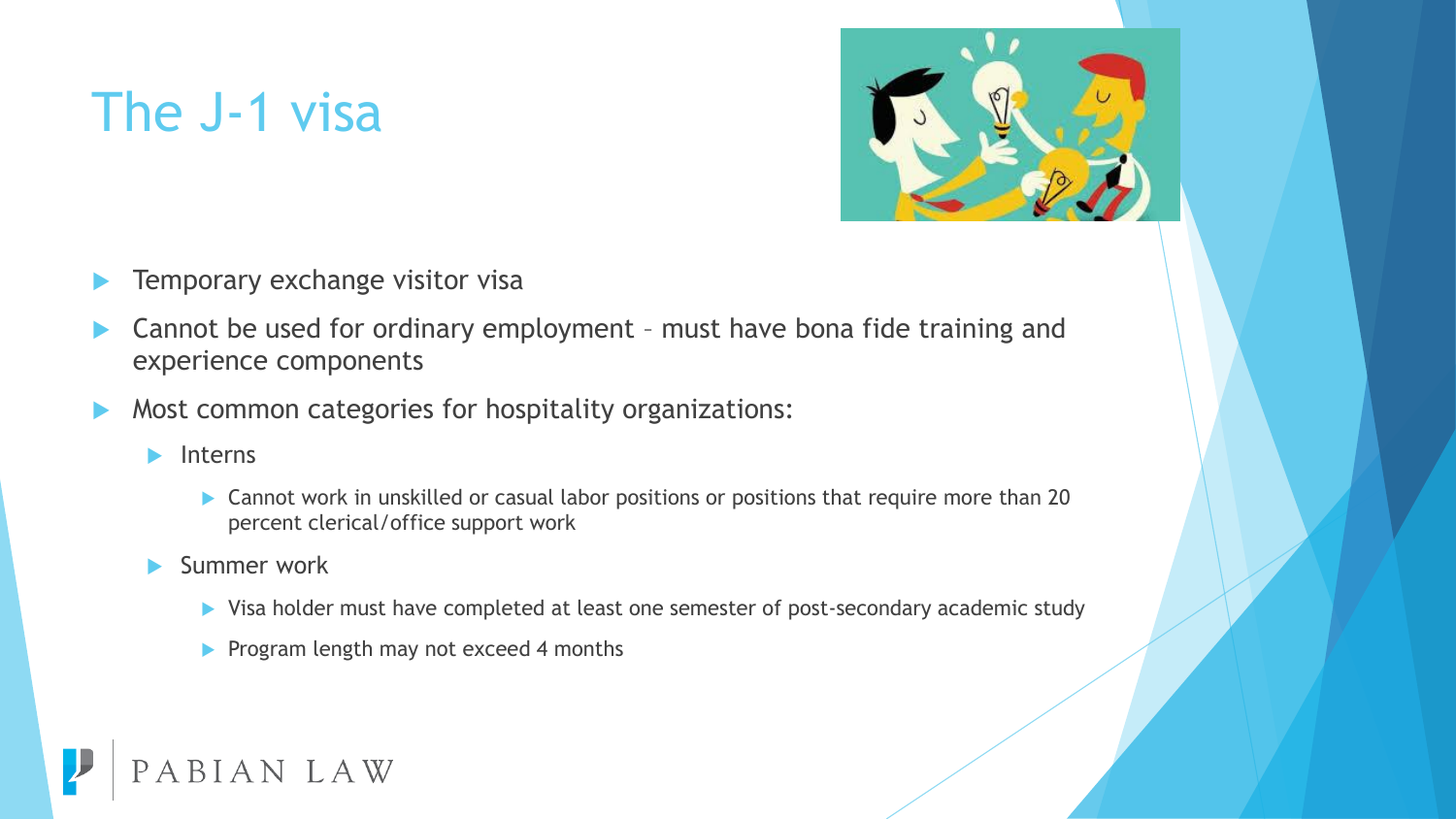#### Pro's and con's of J-1 visas

#### Pro's

- Petition goes through a third party agency – your organization does not need to petition on its own
- Able to staff seasonality for short periods of time (4 months or less)
- Can be a cost-effective seasonal staffing option
- Previously less regulations affecting your organization than H-2B visas

BIAN LAW

#### Con's

- Short duration (4 months or less)
- Inexperienced workers
- Hard to bring back J-1 visas year-to-year
- Cultural element is **very** important
	- **Must give people an experience**
- Getting more and more regulated
	- Is summer work & travel going away?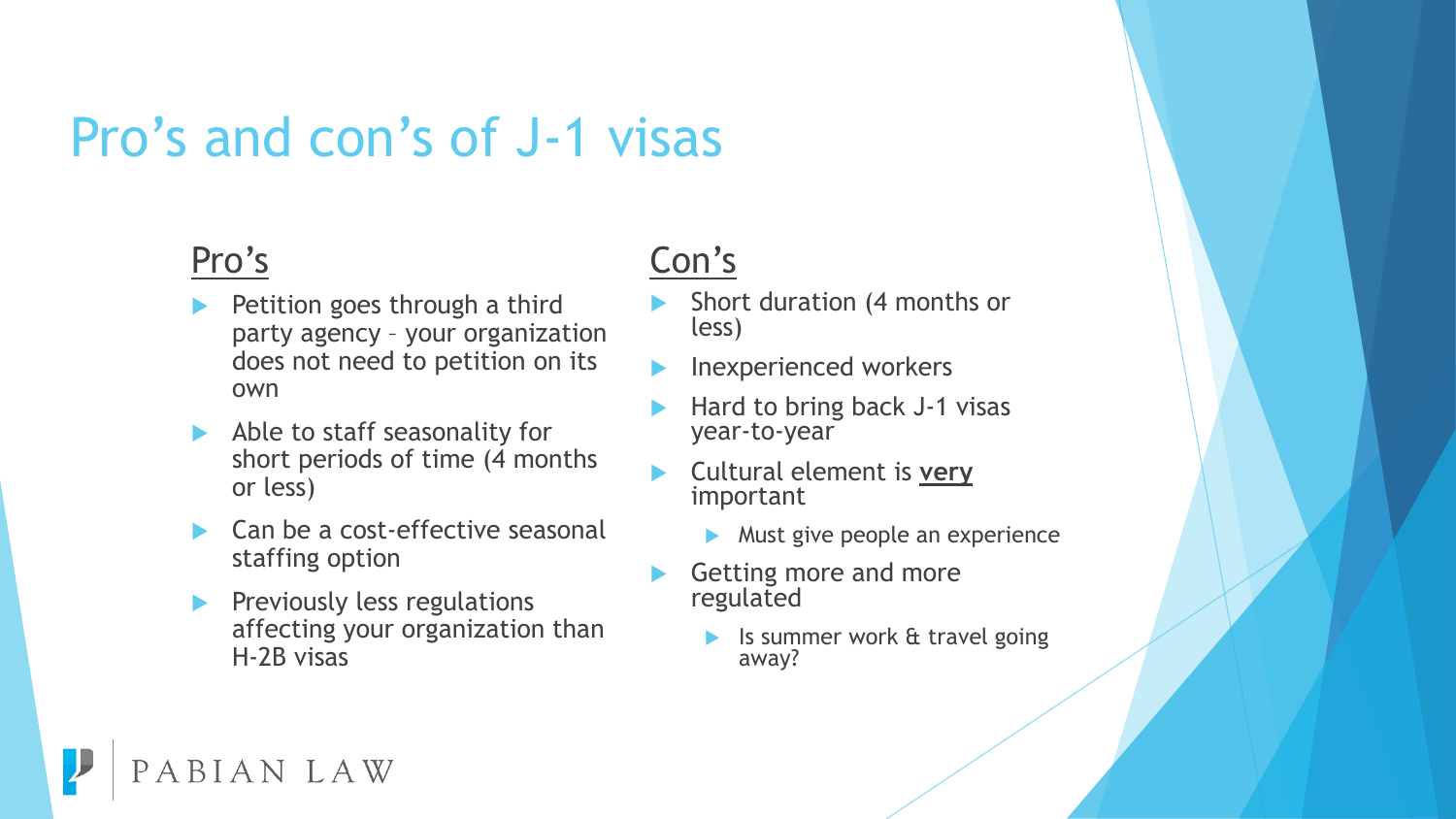#### Potential changes to J-1 visas

#### Enforcement of J-1 cultural experience requirement

- Do the job duties provide a learning experience for the visa holder about the United States' culture?
- **Positions such as Housekeepers,** Dishwashers, etc. could be ineligible
- Taking J-1 visa holders to a baseball game will no longer be enough

J-1 visa employers be subject to enhanced regulations

- Employers now need to pay for housing, transportation, wages, etc.
- Minimum hours requirements
- Overall, more time and money would need to be spent on J-1 visas
	- Remember, J-1 visas are usually only available for a 4 month period

New regulations could be a mix of both of the above.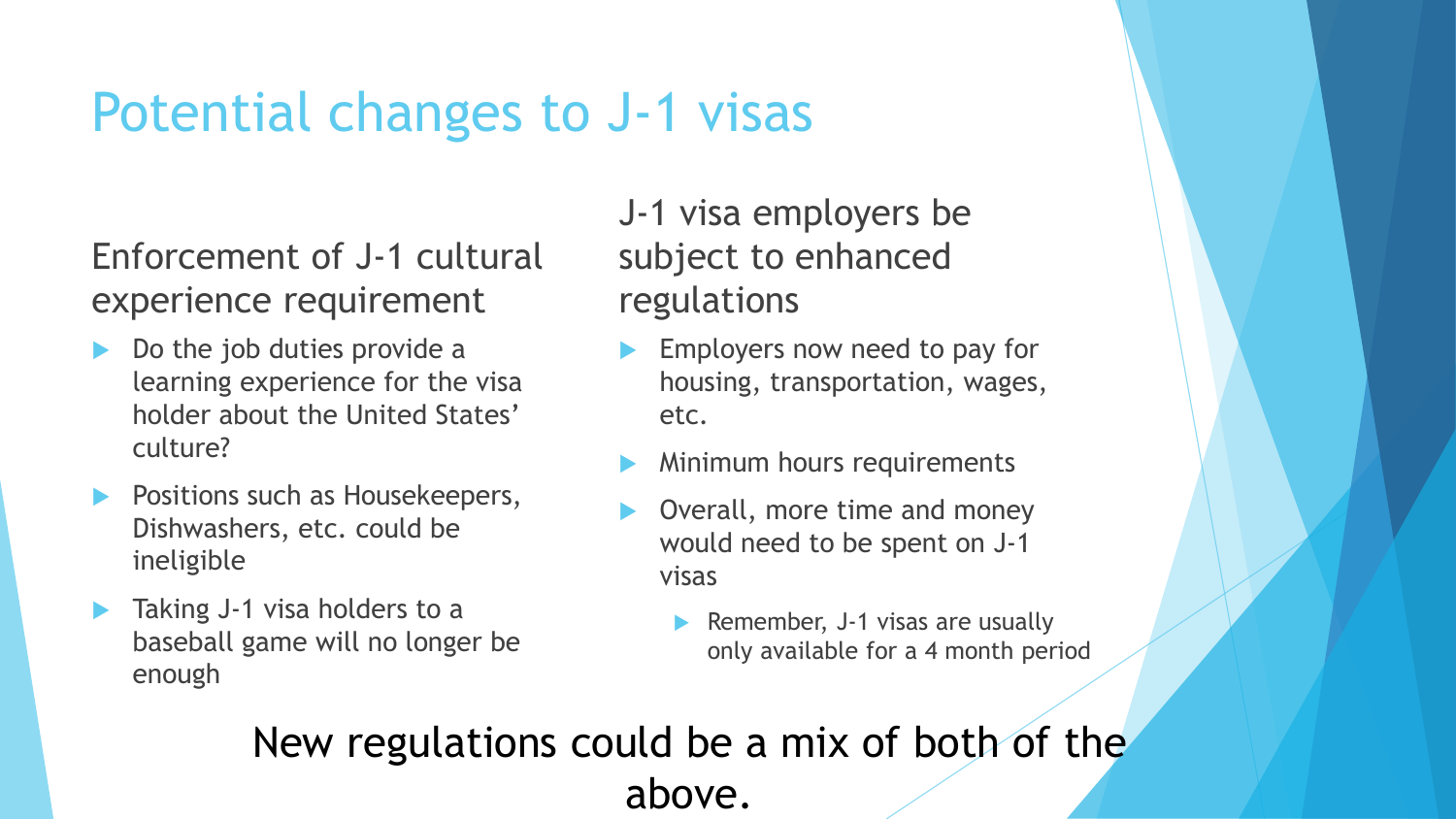#### Audience question #2

- Would substantial J-1 visa reform impact your organization?
	- $\blacktriangleright$  Yes, it would be devastating
	- $\triangleright$  No, we do not rely on J-1 visas
	- ▶ We do use J-1 visas, but we would be fine if there is substantial reform as we staff through other avenues and do not rely entirely on J-1 visas

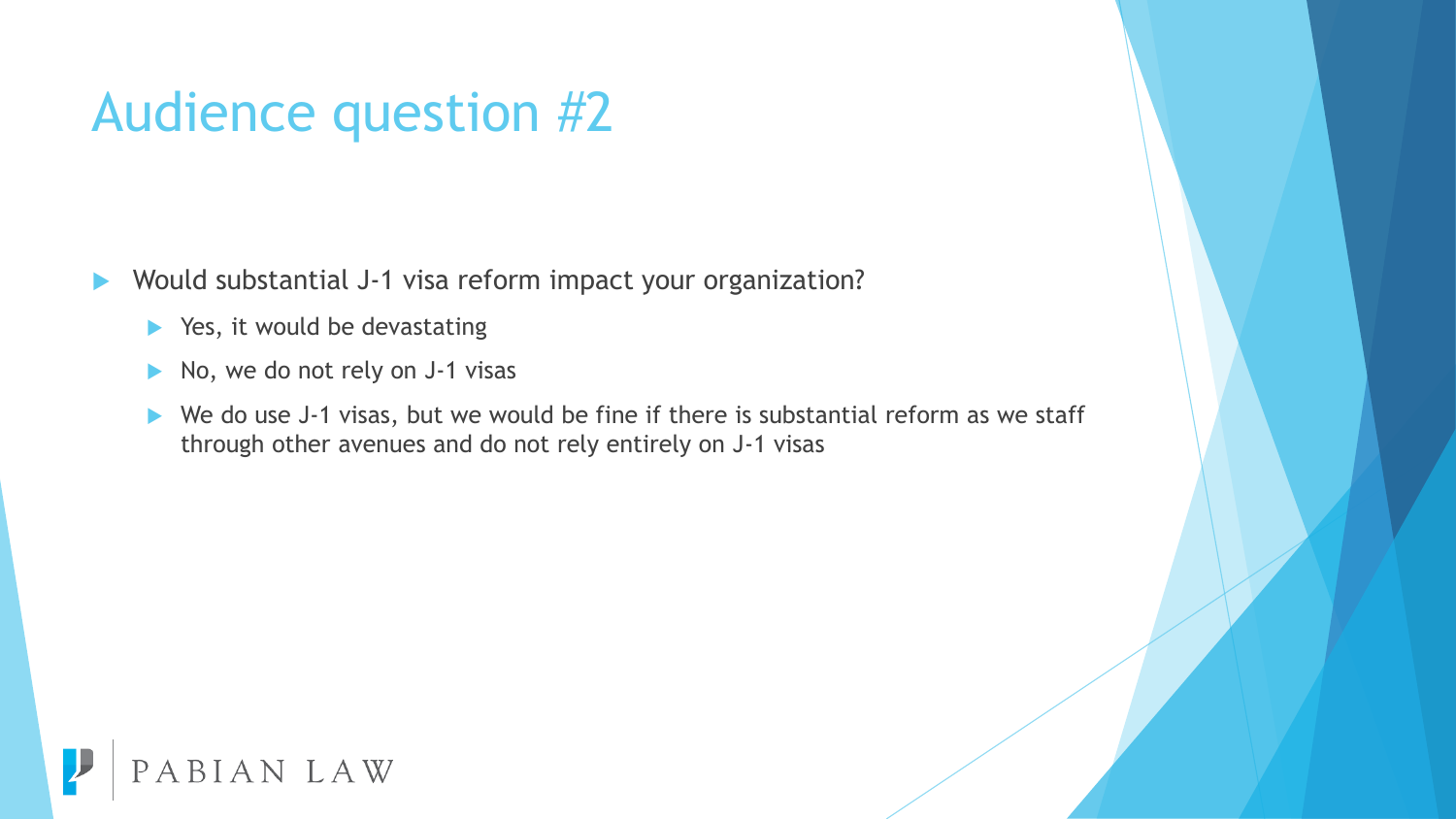#### About the H-2B Seasonal Visa

- Seasonal visa petition (available for up to 10 months)
- Need to apply every year
- Employee will need to leave USA annually for about 3 months at a minimum **or** transfer to another employer
- Imperative to prove seasonality/peak load of business
- Employer sets requirements of petition (ex. experience, education, etc.)
- Can apply for employees in-country (transfer) or out-of-country (embassy/consulate)
- Application process involves U.S. Department of Labor, U.S. Citizenship & Immigration Services and if employees are outside USA, consulates and embassies
- HEAVILY regulated by government

BIAN LAW

• **Should plan to start process 6½ months before the beginning date of need**

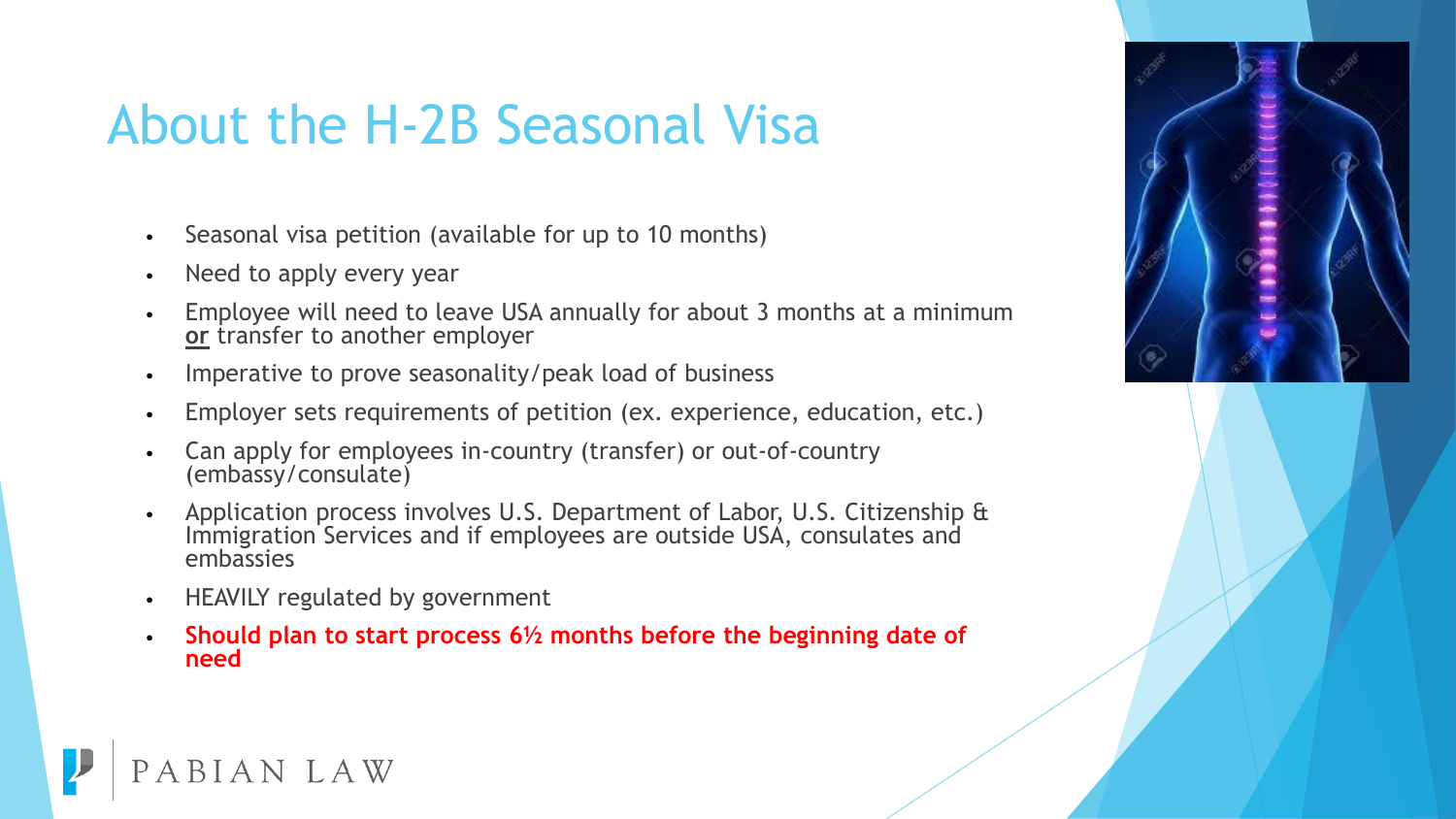#### When to start the H-2B visa process?

Winter seasons (Florida, Arizona, etc.)

- Mark your calendars: **APRIL 1ST**!!!
- Summer seasons (all others)
	- Mark your calendars: **OCTOBER 1ST**!!!



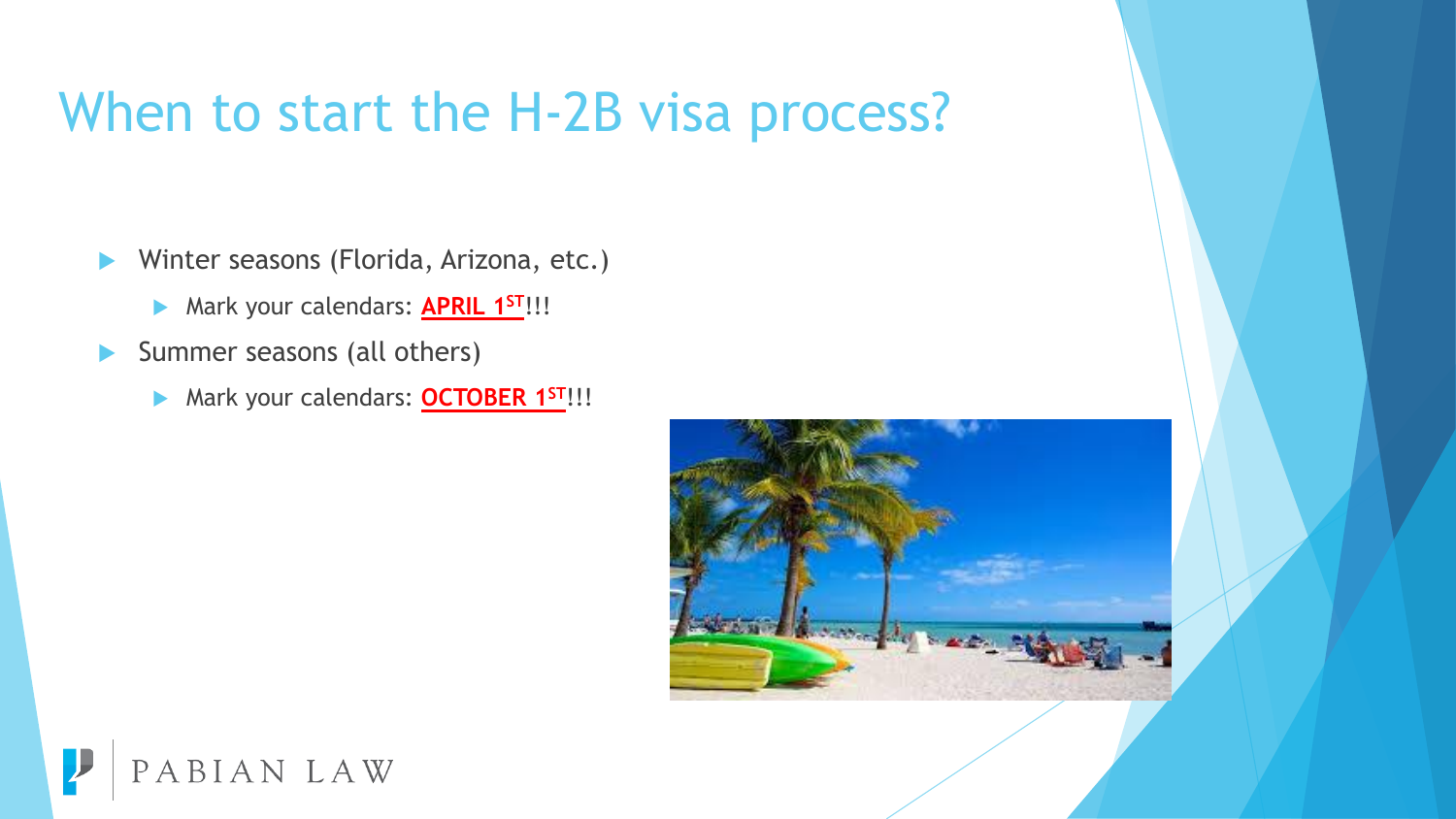#### Common H-2B hospitality positions















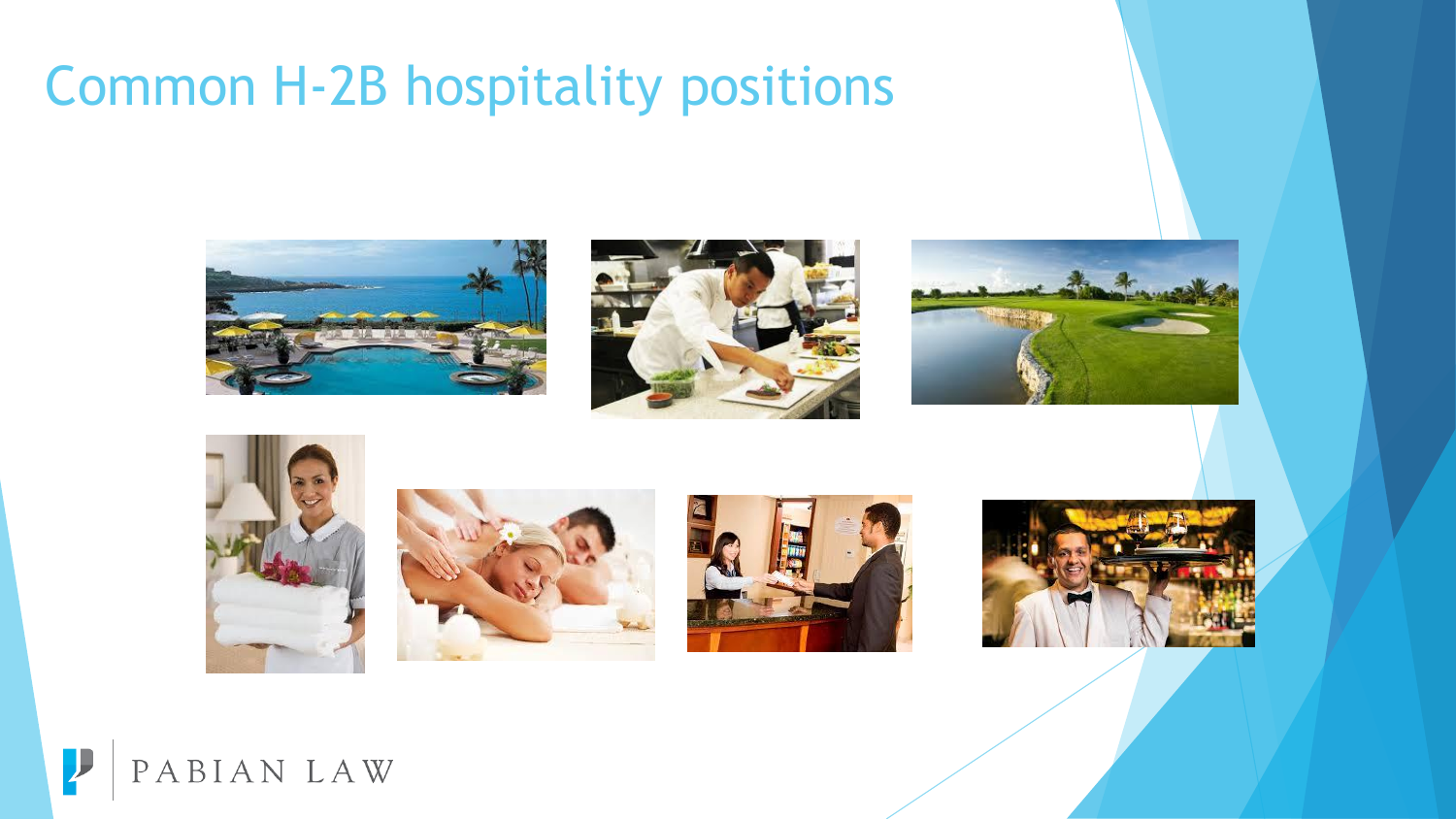### Why the H-2B visa?

#### ▶ H-2B visas are helpful for:

- The J-1 and college student problem
	- Beginning and end of season longer season
	- $\blacktriangleright$  Professionalism
	- Trend toward H-2Bs: you get your employees for when you need them
- Protecting against the unknown of the future of J-1 visas
- Avoiding costs of recruiters
- Finding employees willing to perform the jobs
- Remote employers
- Low unemployment
- Foundation of year-round employment options
- And for some...processing times have improved!!!



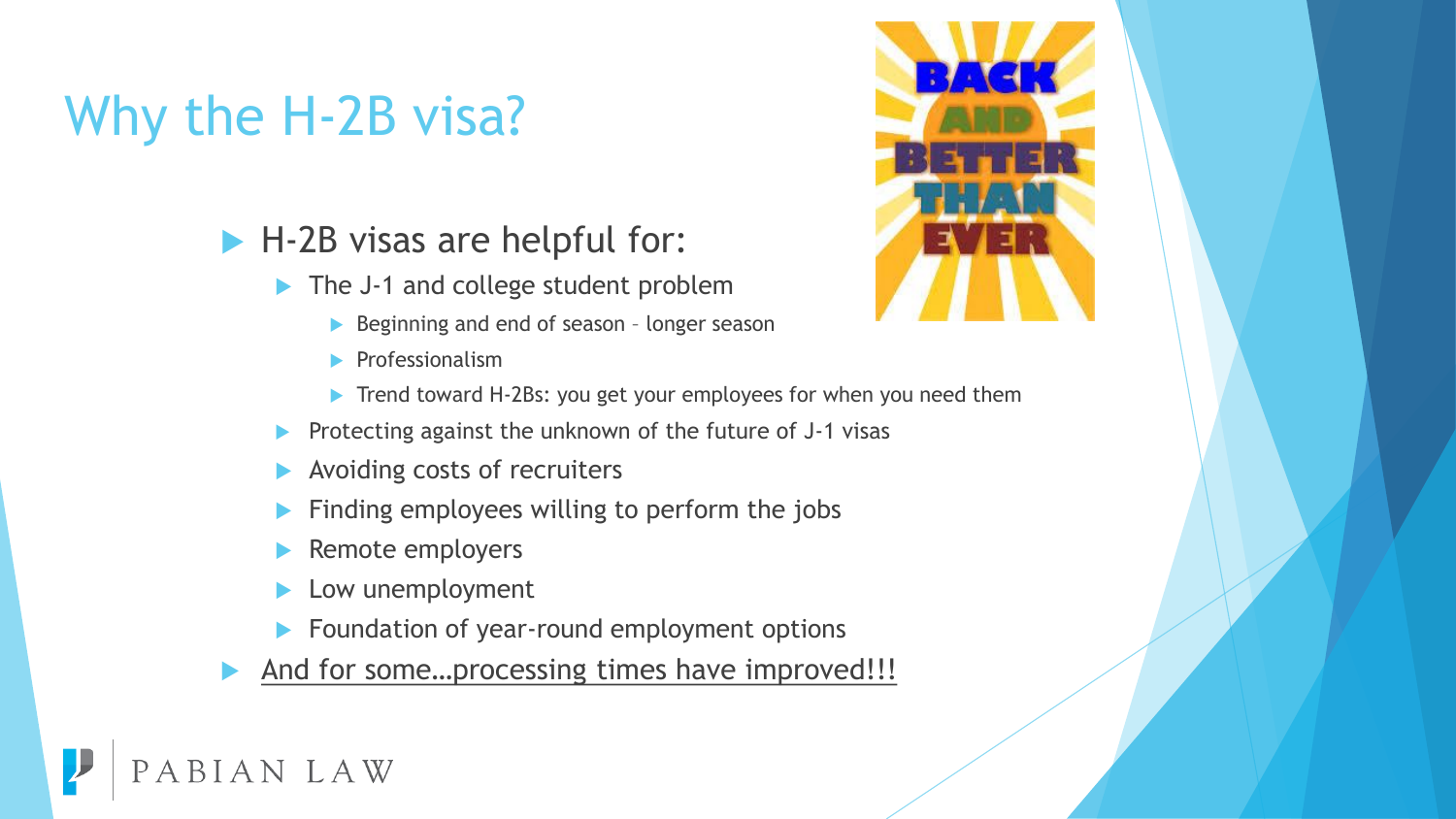### H-2B Employer obligations

- Hours per week (35 hours per week)
- Nearly impossible to file petitions late
- Payroll deductions housing ONLY!
- ¾ payment rule
- Travel expenses and visa-related and work-related fees/costs
- US worker and notice provisions
- Obligations with use of Recruiter
- Compliance and retention requirements
- Penalty \$10,000 USD per violation

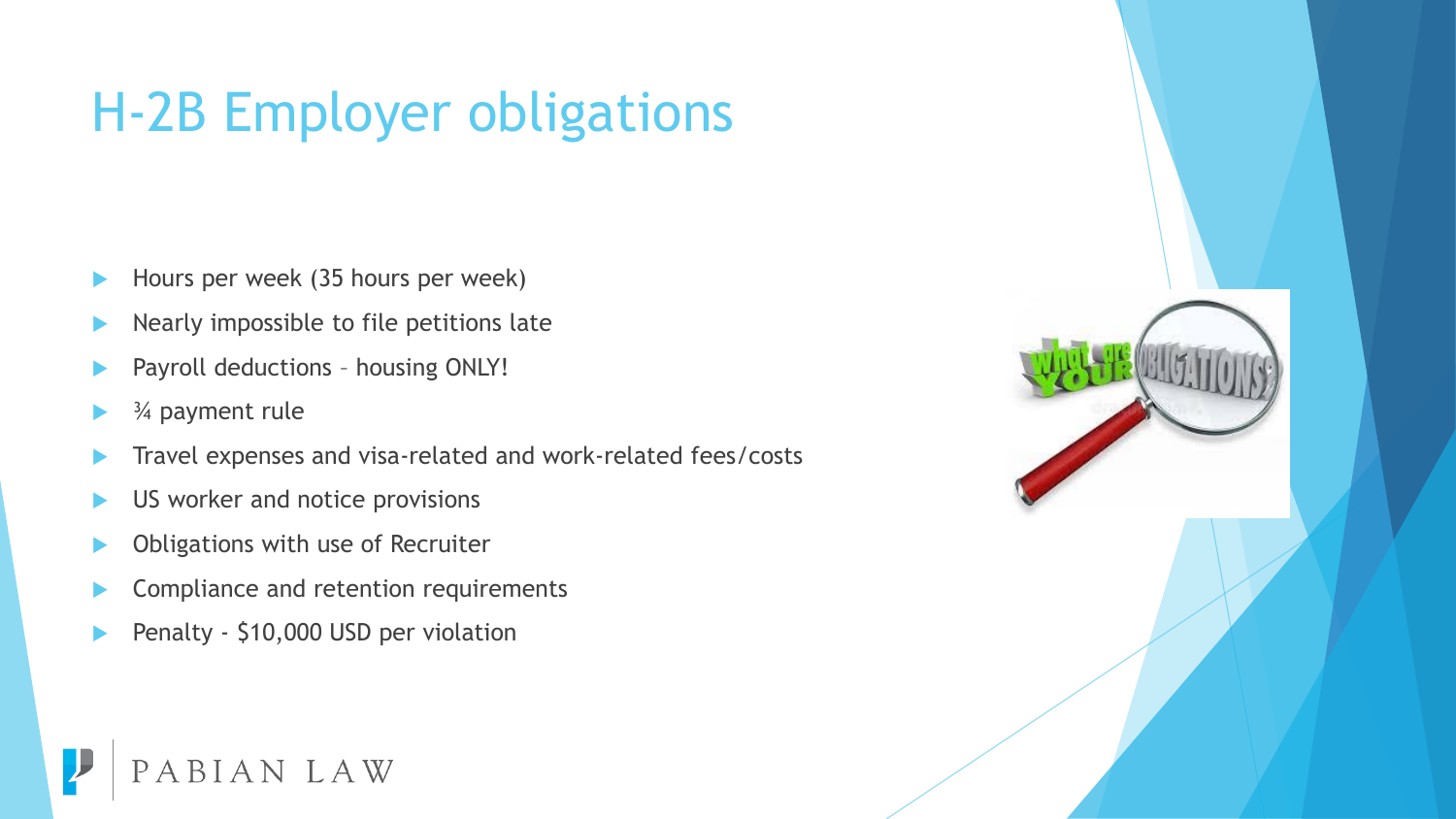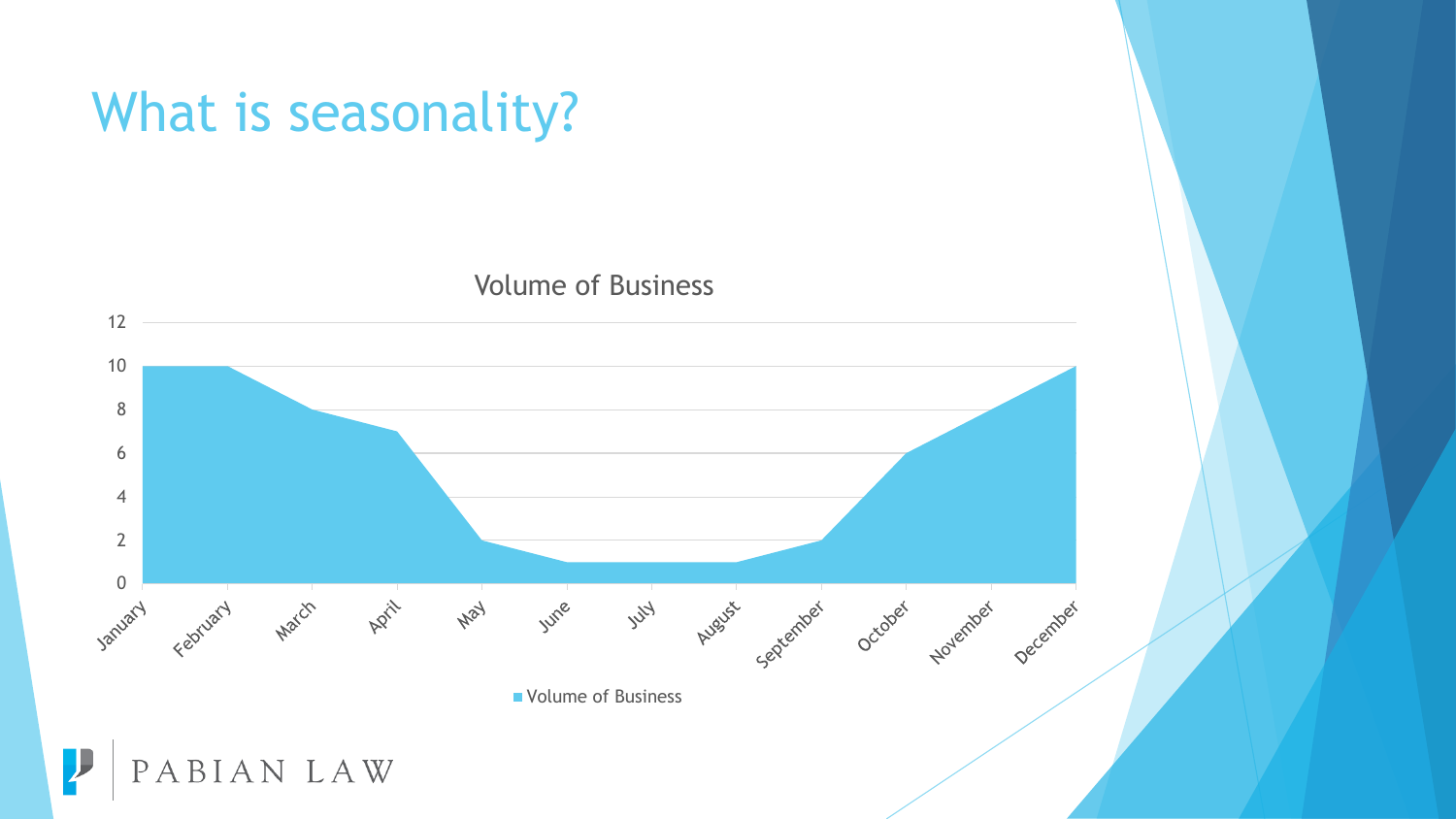#### Winter-season vs. summer-season petitions



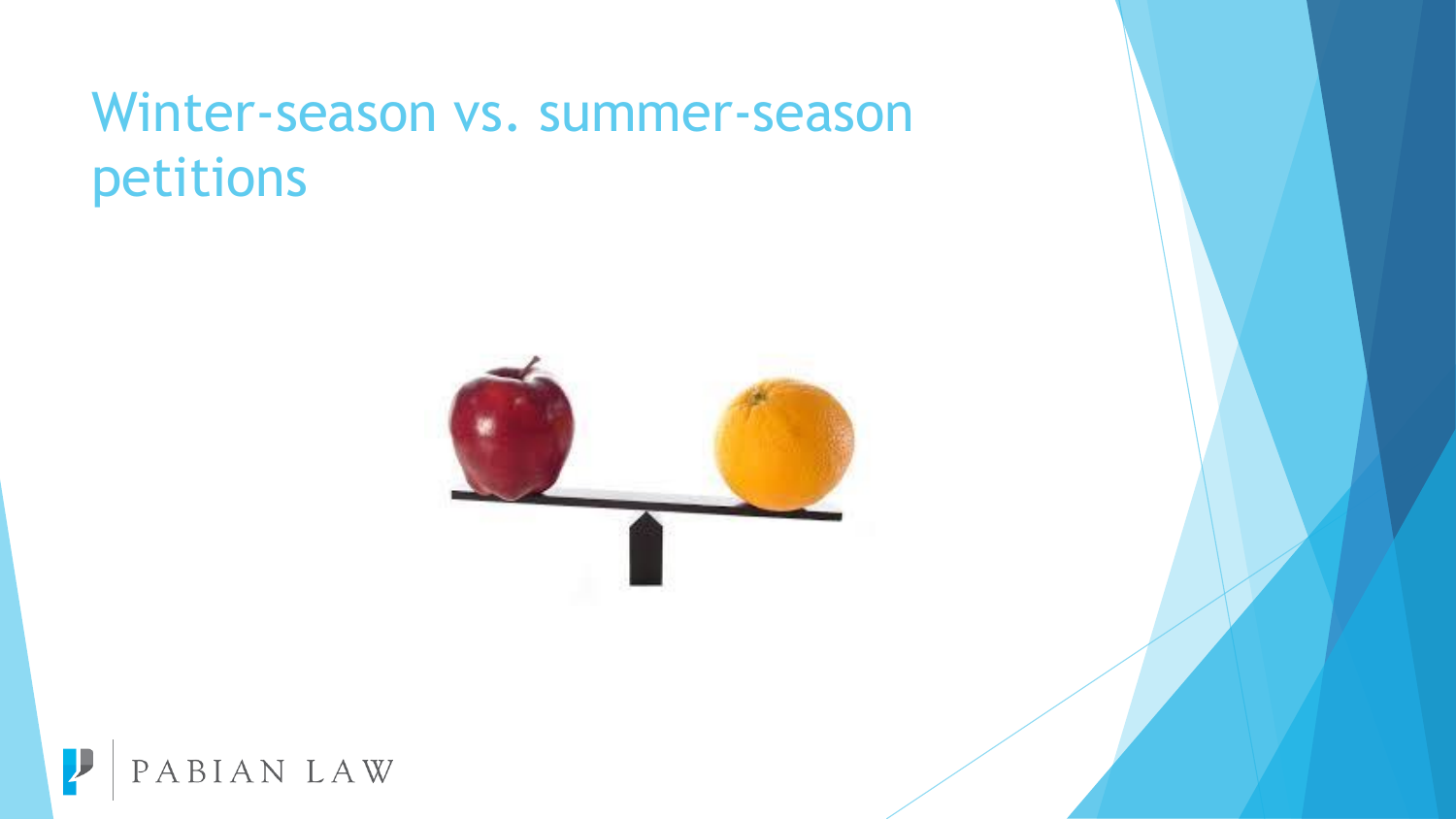#### The Trump Effect & Hot Topics



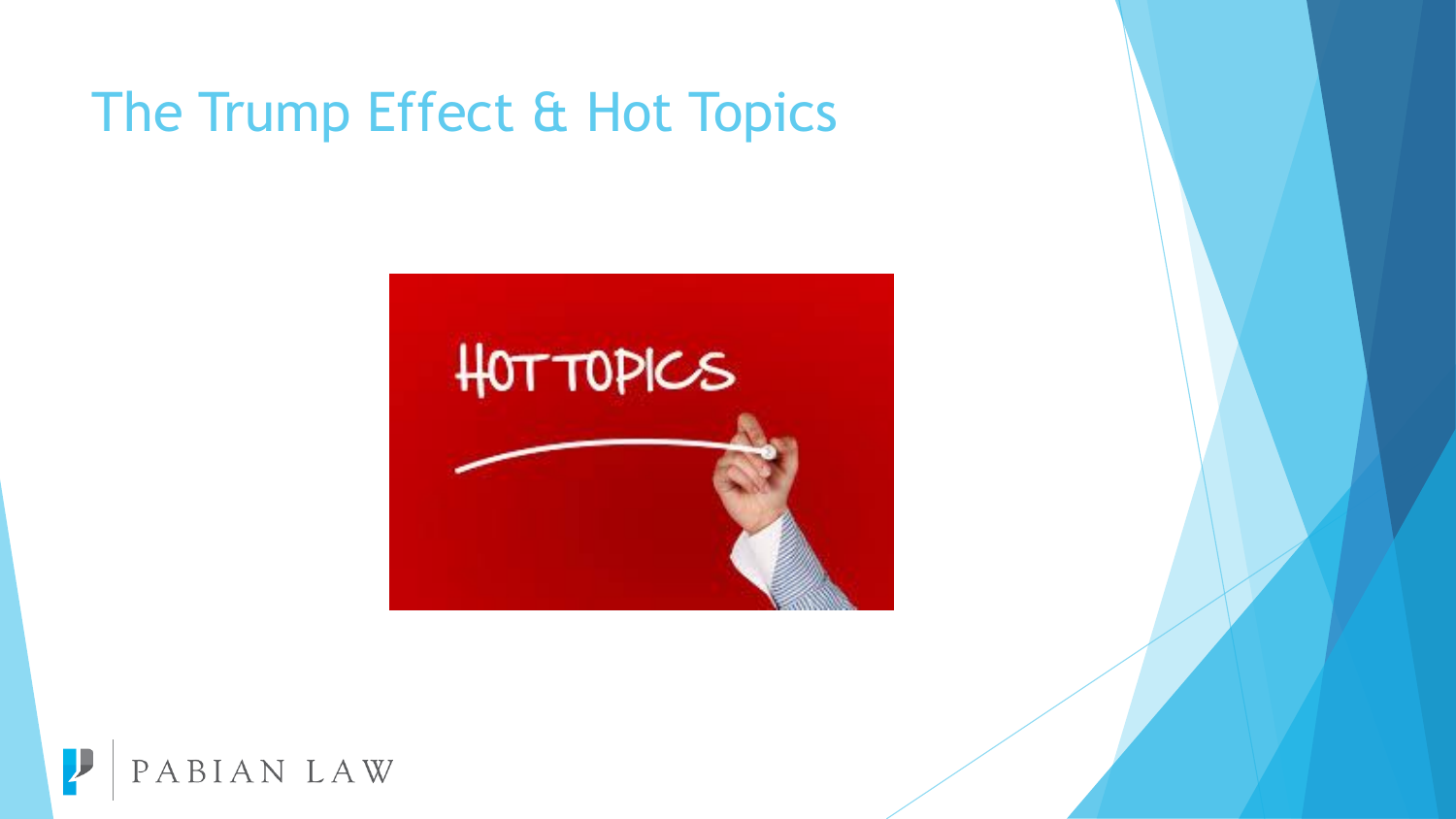### Trump's immigration agenda

- Enforcement, enforcement, enforcement
	- Audits
	- Targeting individuals
	- Local law enforcement assistance
- Protect US jobs
- Immigration reform
	- H-1B
	- NAFTA/TN
	- J-1
	- End of Temporary Protected Status (TPS) for many countries
- Security measures
- Executive Actions
	- Buy American, Hire American
	- Border Wall
	- Travel Ban
	- Review of H-1B visas
	- DACA



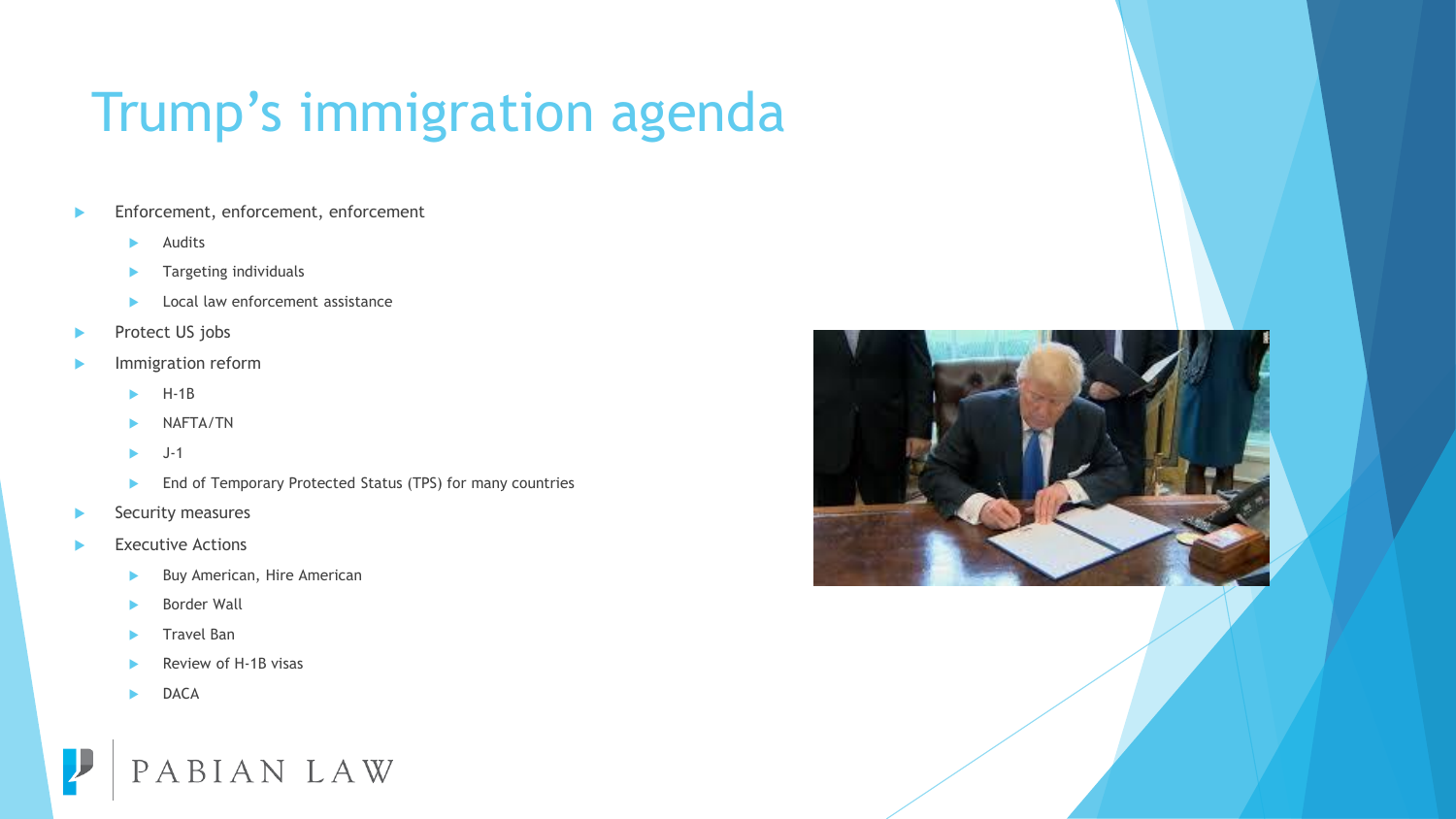### Current Trump visa initiatives

- Audits
- Requests for Evidence
- Moving targets
- Delays at agencies
- Consular delays
- Targeting specific countries (ex. Haiti)
- Additional/enhanced security checks
	- Includes internet searches, company websites, and social media!





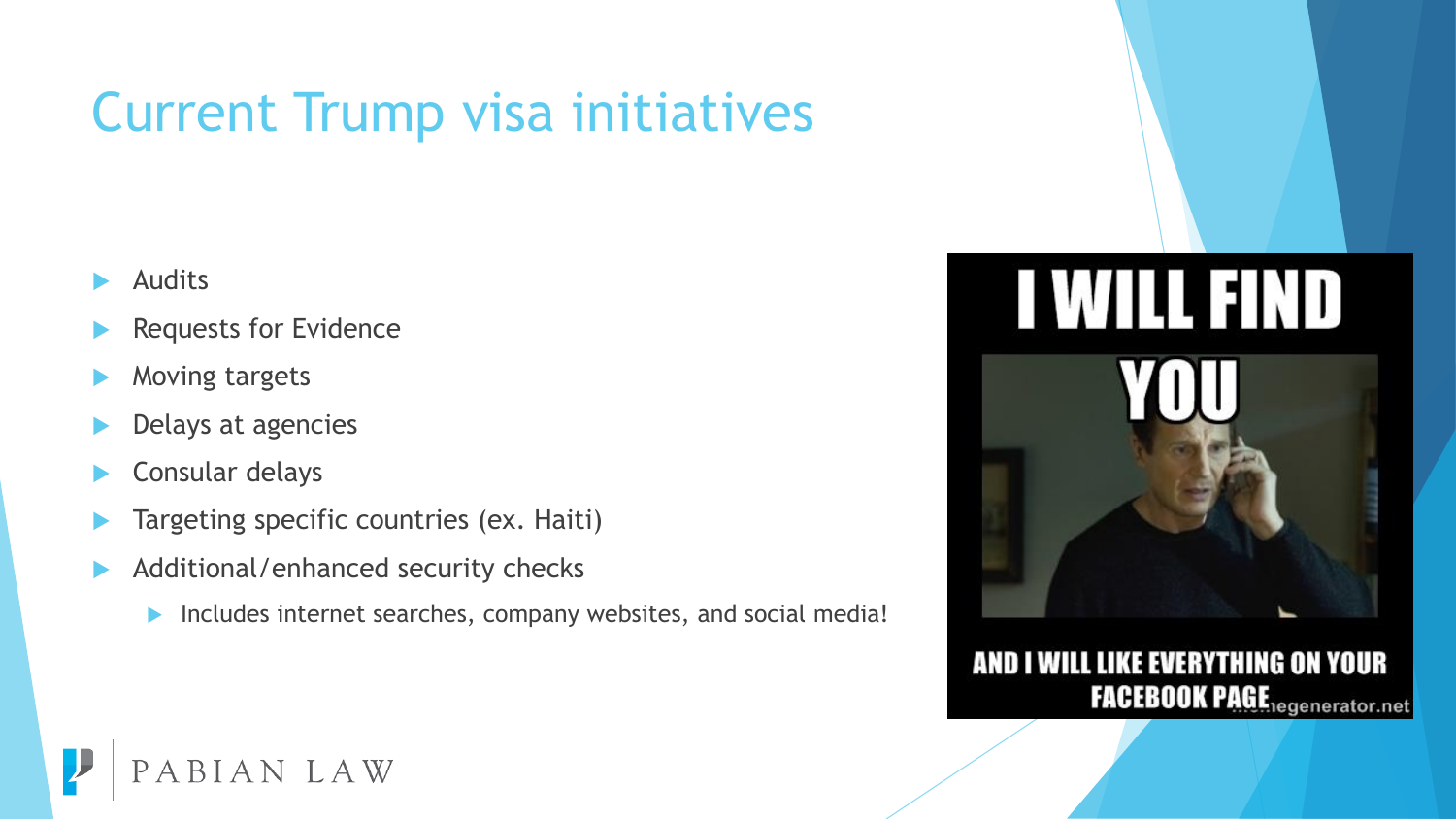#### How do Trump's immigration initiatives and priorities affect your organization?



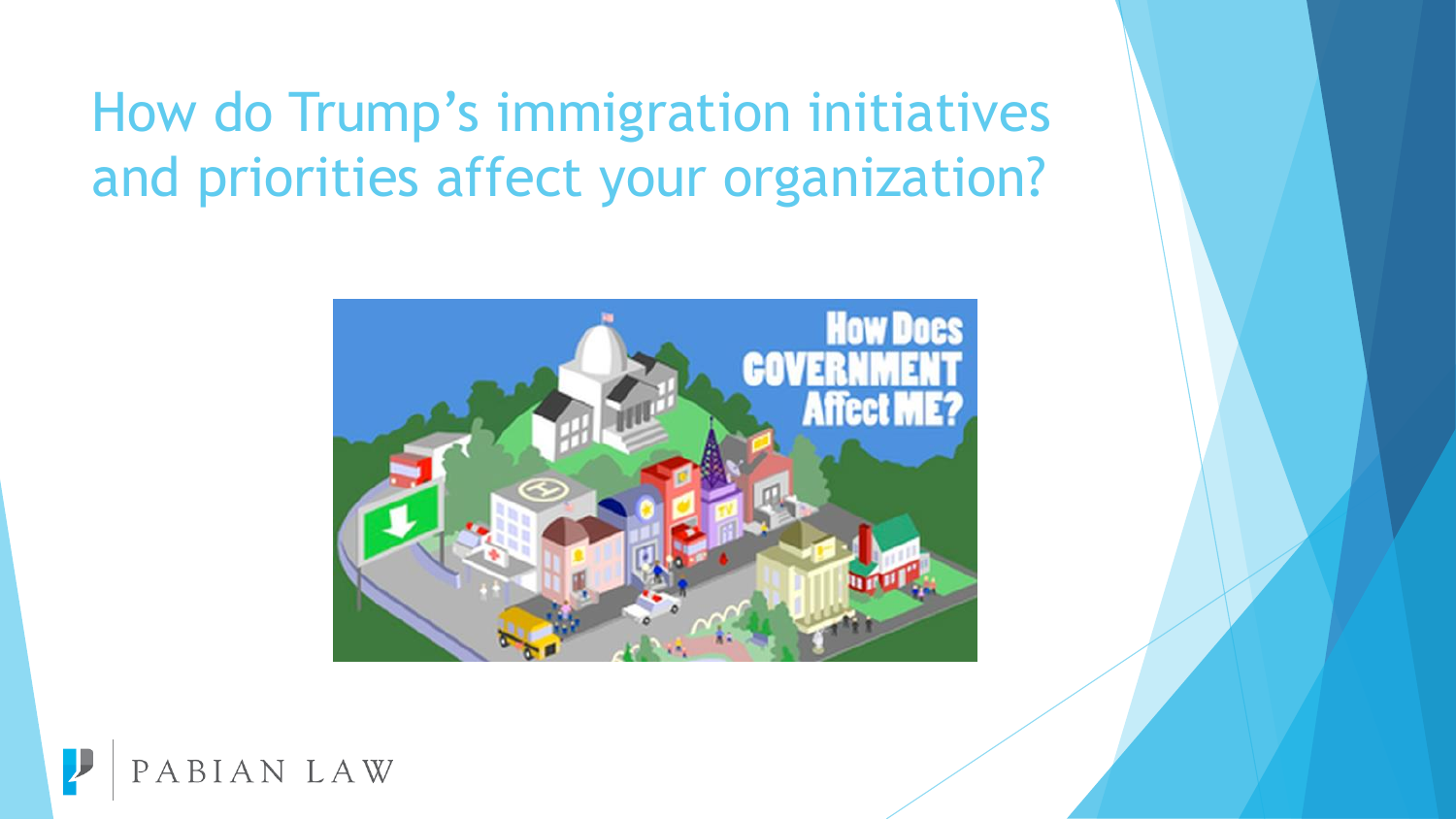#### Impacts on hospitality organizations

are

to save the da

- J-1 visa reform or termination
- Trend toward H-2B seasonal visas
- Increase in H-2B audits
- H-2B visa cap and the Returning Worker Exemption
	- Reopening of H-2B visa cap
	- Will Returning Worker Exemption become permanent?
- H-2B visas are here to stay!
	- **Only immigration "positive" change since Trump took office**
- Fees at US Department of Labor for Prevailing Wage Determinations and ETA filings (?)
- End of Temporary Protected Status for many countries
- Revised eligible country list for H-2B visas (goodbye Haiti)

IAN LAW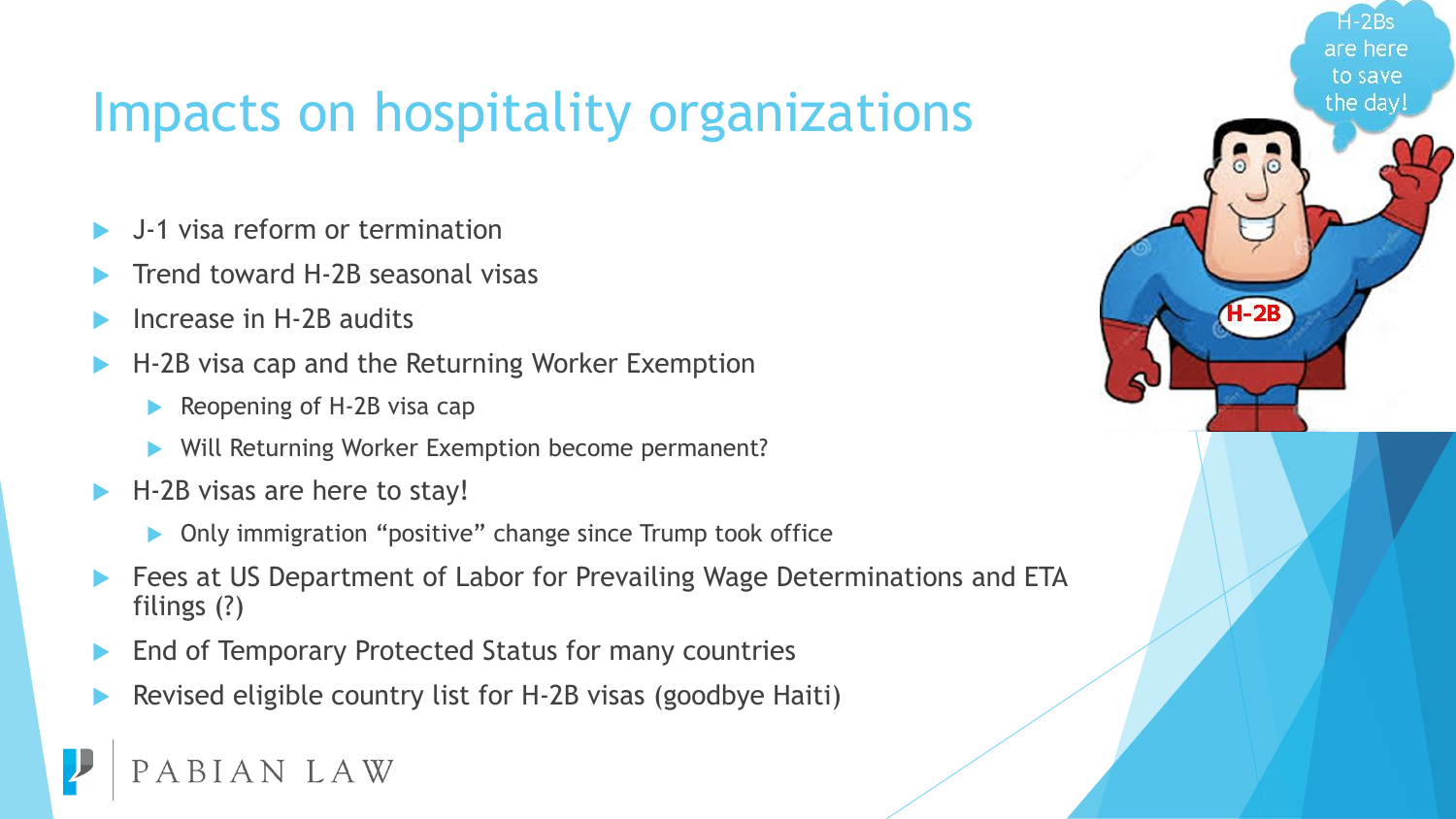#### New trends and developments

- Low unemployment how are you finding people?
- J-1 visa reform it's coming!!!
- H-2B visa cap
- Increased interest in H-2B visas by hotels and resorts
	- Not just for clubs anymore!
- Increased scrutiny of staffing companies that sponsor their employees for visas
	- Why does this affect you?
- Termination of Temporary Protected Status (TPS)
- Green card sponsorship



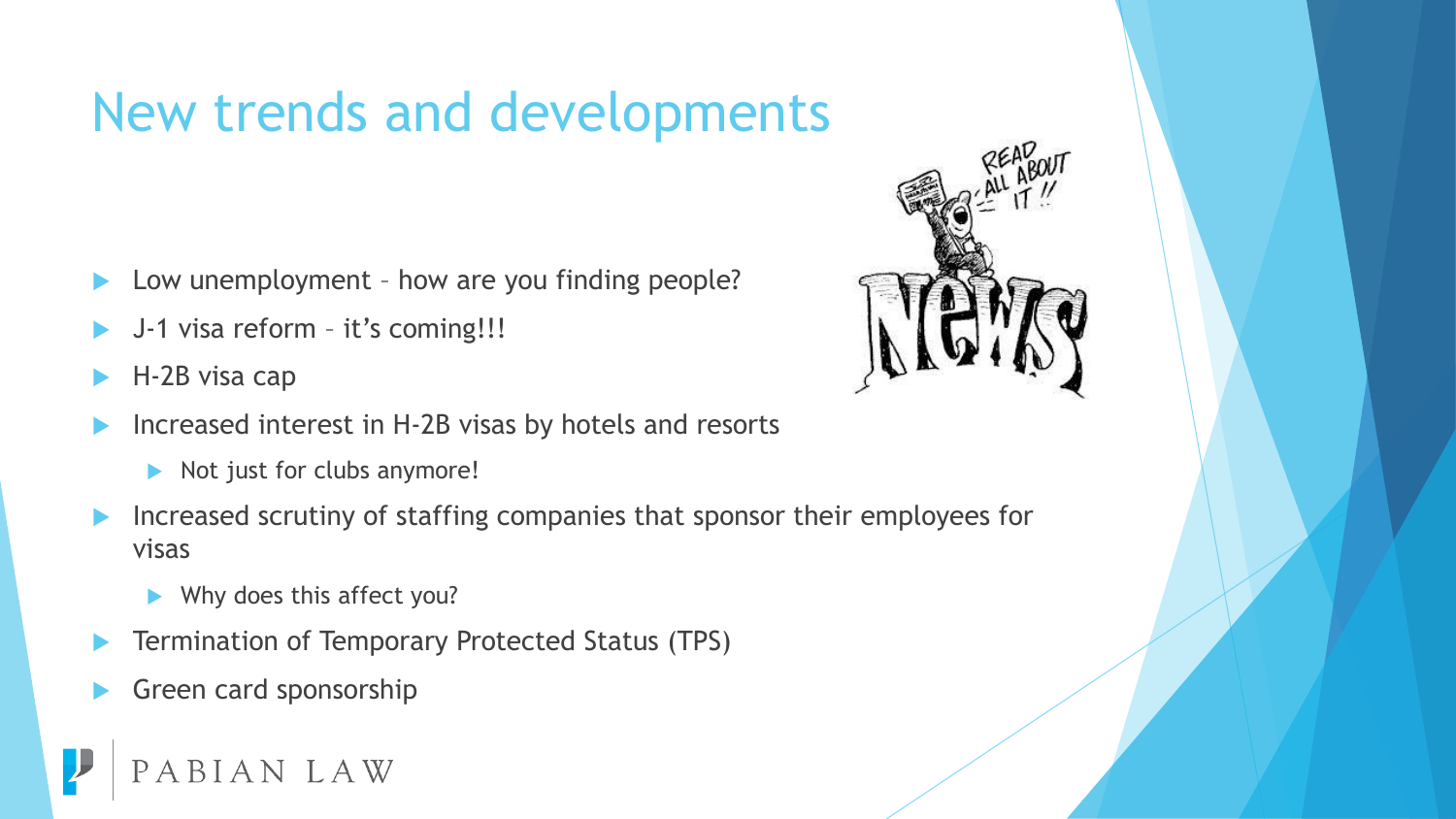#### Hot Topics of H-2B visas

- Industry trend away from J-1 visas (or supplementing J-1's with H-2Bs)
	- Increased interest in H-2Bs by winter-season specifically (even "smaller" organizations)!
- Lesser workforce at beginning and end of seasons
	- Careful with staggering
- Housing considerations
	- State wage and hour laws and effects on housing
- Transportation requirements (legal vs. practical)
	- Potential tips:
		- Provide budget to employees
		- When driving, relocation expense vs. travel expense reimbursements (?)
- Working with managers to understand departmental needs (within the budget)
- More government scrutiny of petitions with new training models
- New government offices becoming involved new review standards!

# TRENDING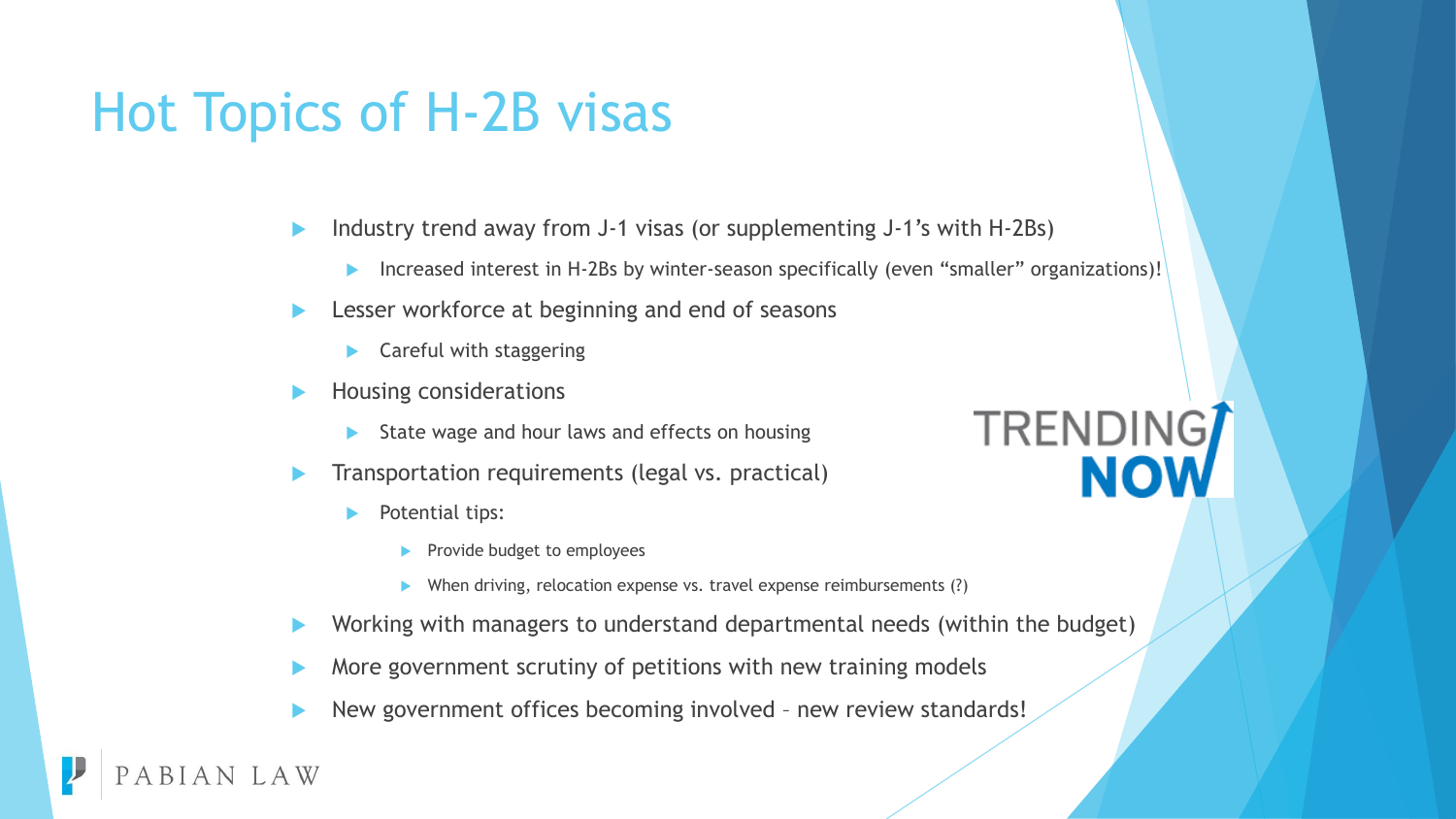#### Hot Topics of H-2B visas (cont.)

- **Exchanging employees between winter and summer-season organizations** 
	- $\triangleright$  Saves travel costs (?)
	- Saving recruiter costs
	- $\blacktriangleright$  Finding the right partner
		- **Dates of season**
		- ▶ What if other organization will not release employees at start of season?
		- ▶ Qualified employees
	- ▶ 3 year rule (watch out!)



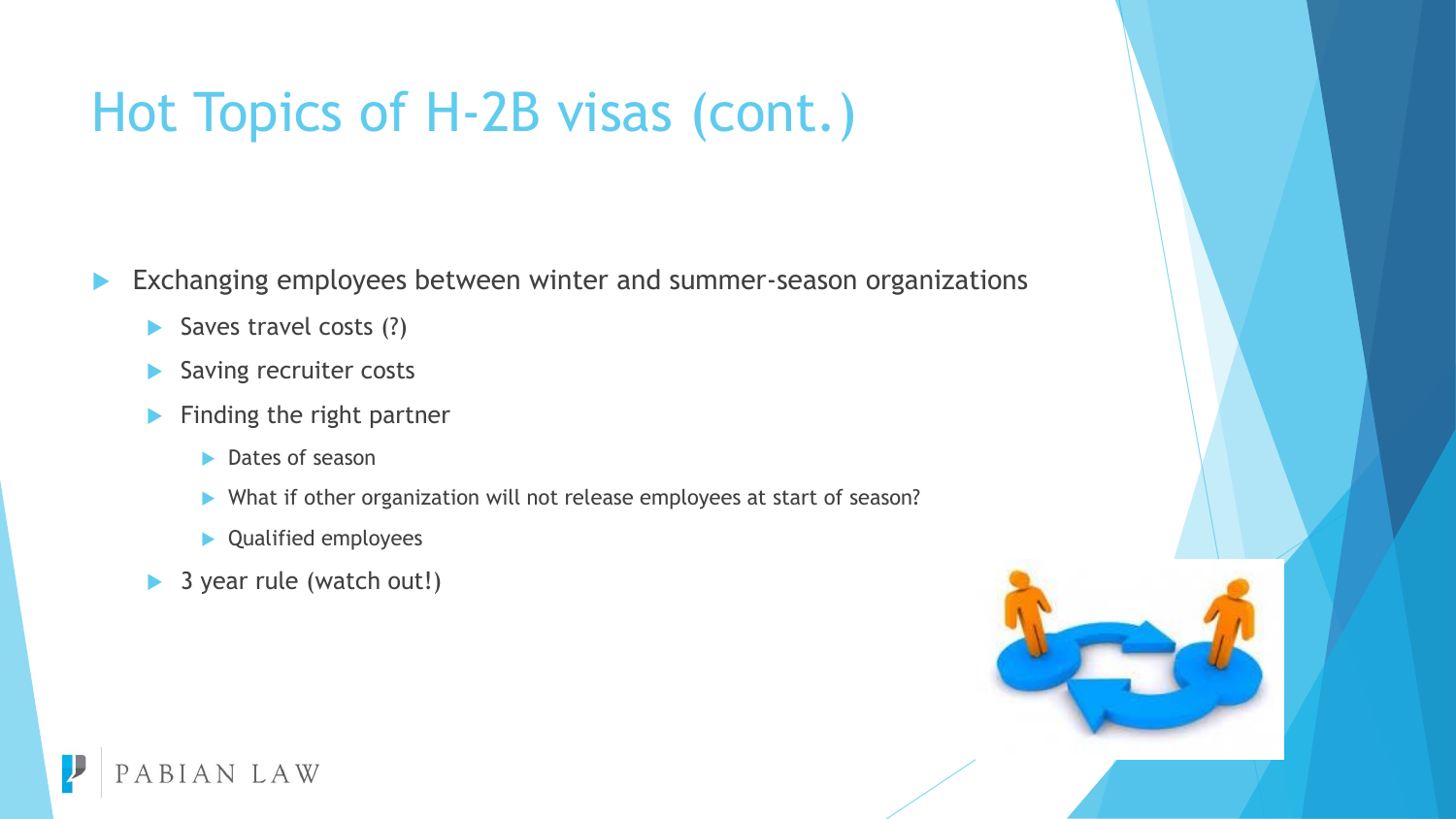

### Let's fully understand H-2B visa transfer petitions

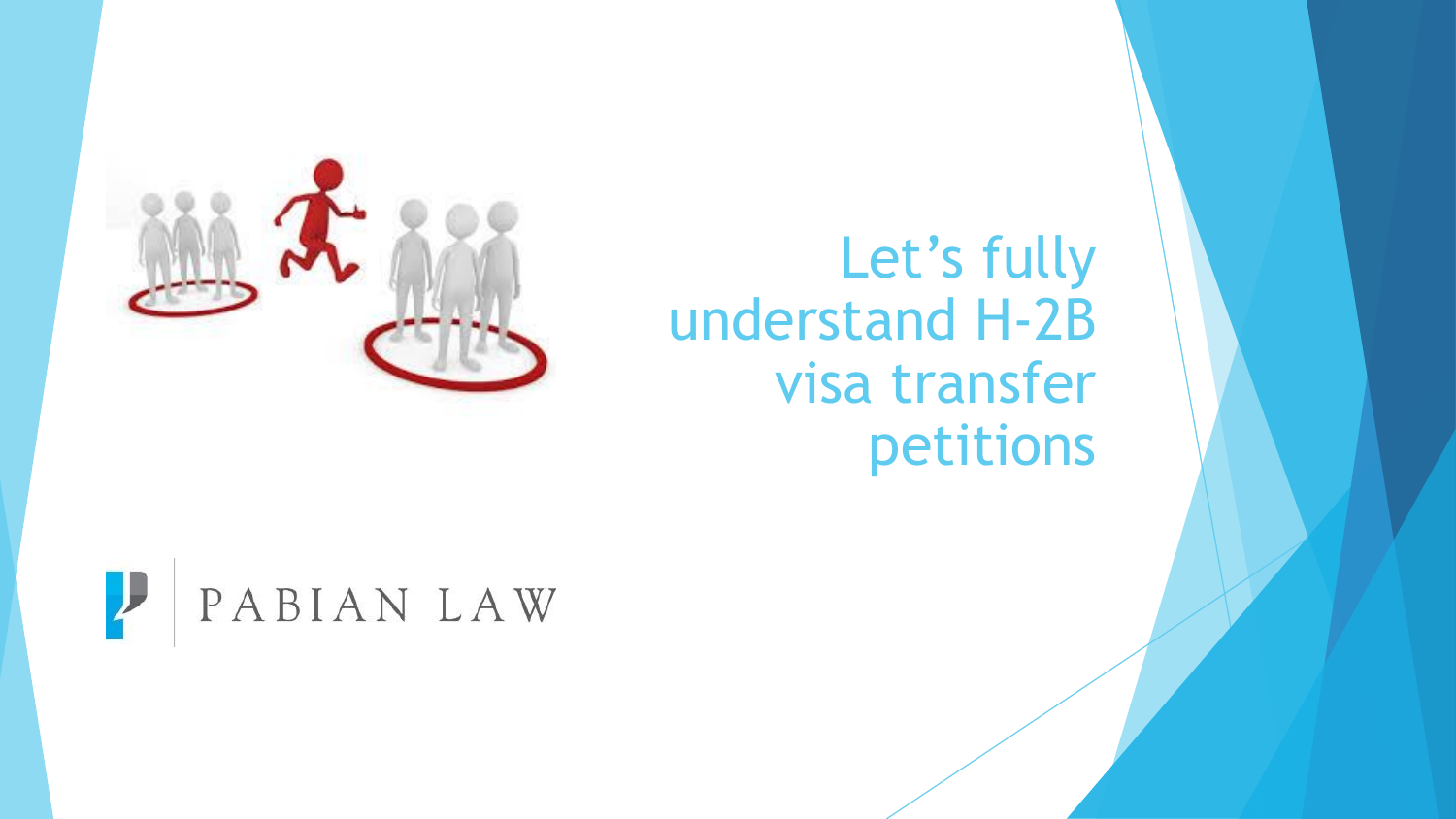#### Winter season-specific H-2B Trends & **Issues**

- Increased H-2B interest from "smaller" clubs
- Petitions filed with the USCIS California Service Center
- **NEW** major focus on peakload seasonality

 $\blacktriangleright$  Why is this an issue?

- **NEW** petitions denied by USCIS for hospitality organizations
- **NEW** Uptick in Notices of Deficiency and Requests for Evidence (about 50%+ of petitions are receiving these)
	- Solution: need to clearly explain your organization & issues in seasonality documents
- **NEW** Audits!!!
- **NEW** increased interest by summer-season organizations to partner on in-country transfers

Solution to the above problems: always utilize a law firm experienced in H-2B visa petitions to file your applications!!!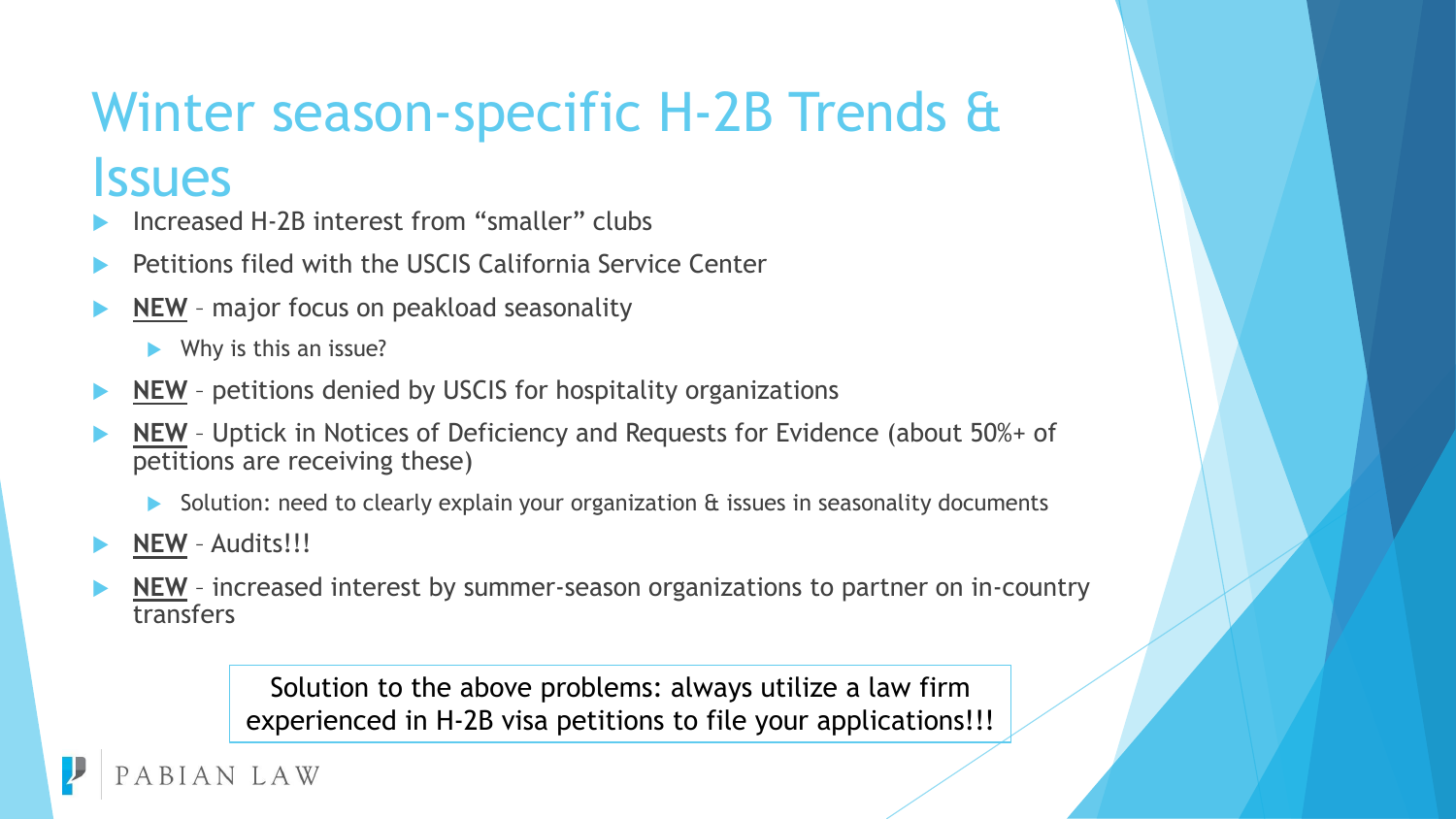## Summer season-specific H-2B Trends & **Issues**

- Increased H-2B interest from "smaller" clubs
- H-2B cap continues to be an issue
	- $\blacktriangleright$  Can you plan around it?
- **NEW** Uptick in Notices of Deficiency and Requests for Evidence (about 50%+ of petitions are receiving these)
	- Solution: need to clearly explain your organization & issues in seasonality documents
- **NEW** Audits!!!
- **NEW** increased interest by summer-season organizations to partner on incountry transfers

Solution to the above problems: always utilize a law firm experienced in H-2B visa petitions to file your applications!!!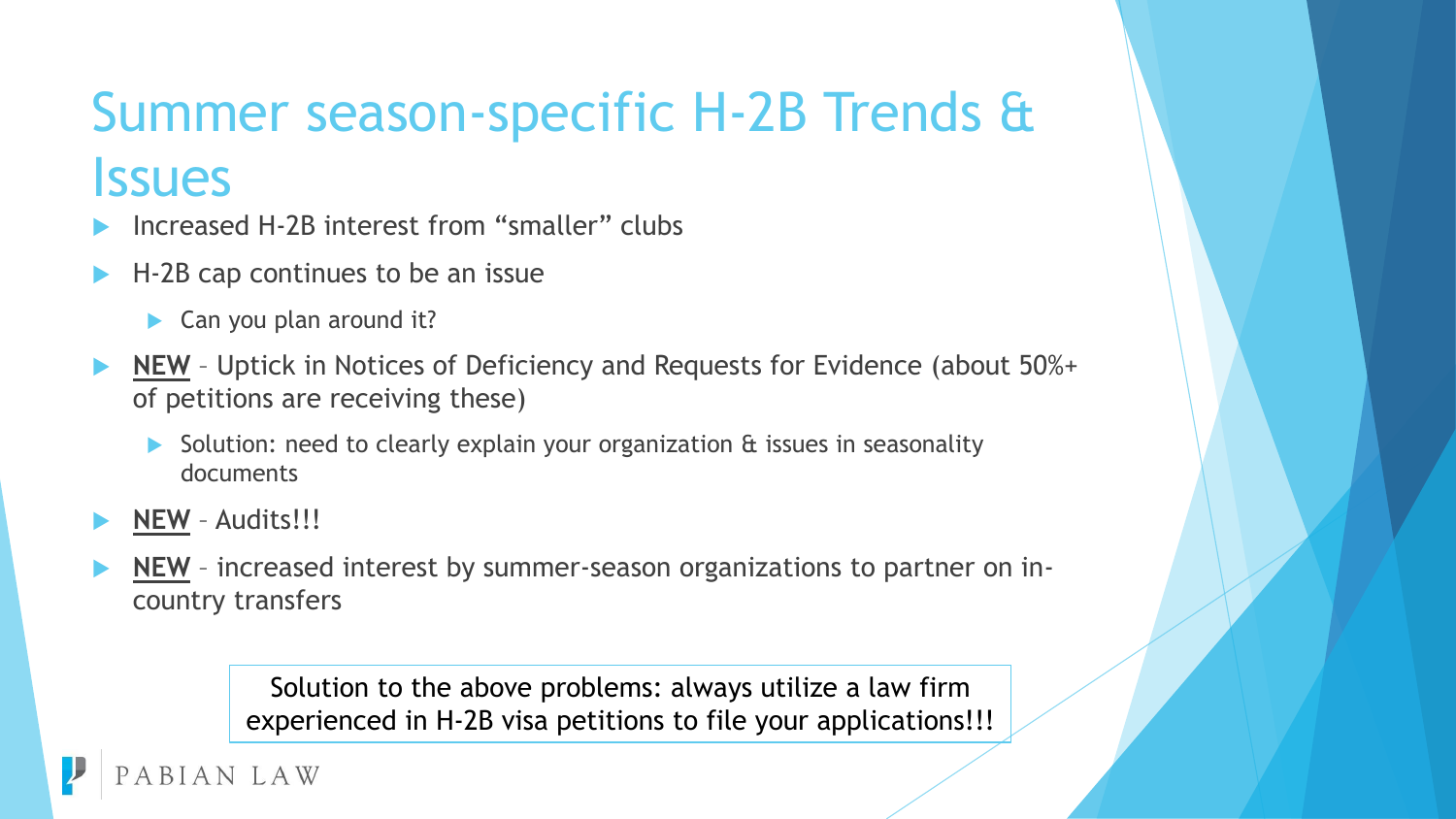#### Should you be concerned about the numerical cap?

#### PABIAN LAW



- HUGE issue for your summer-season organizations
- Winter-season organizations:
	- Pre-January  $1^{st}$  start date = you should be safe from numerical cap concerns
	- There are substantially less winter-season applications
- Summer-season organizations:
	- What can you do to solve this problem?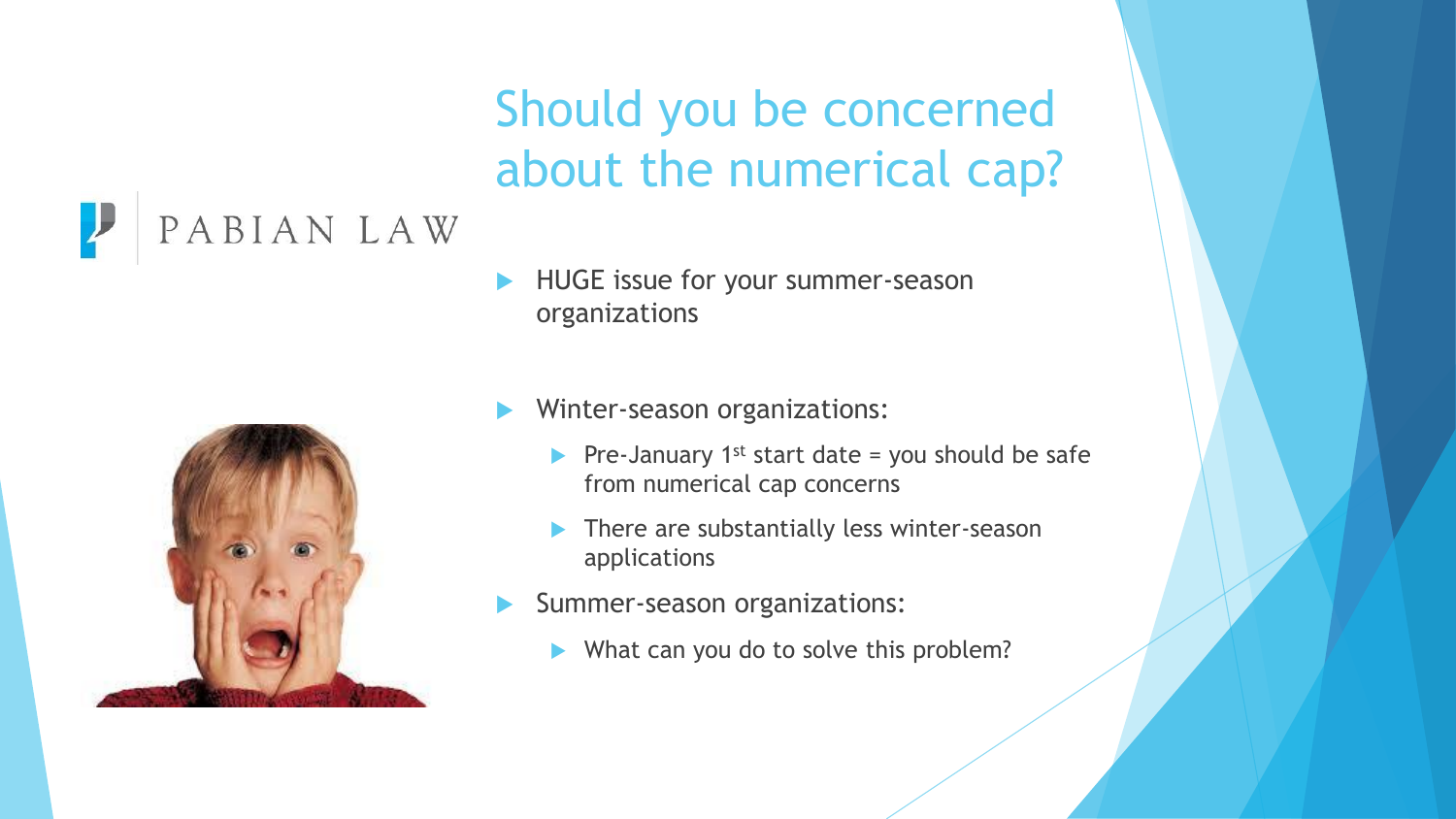#### Update on H-2B cap relief



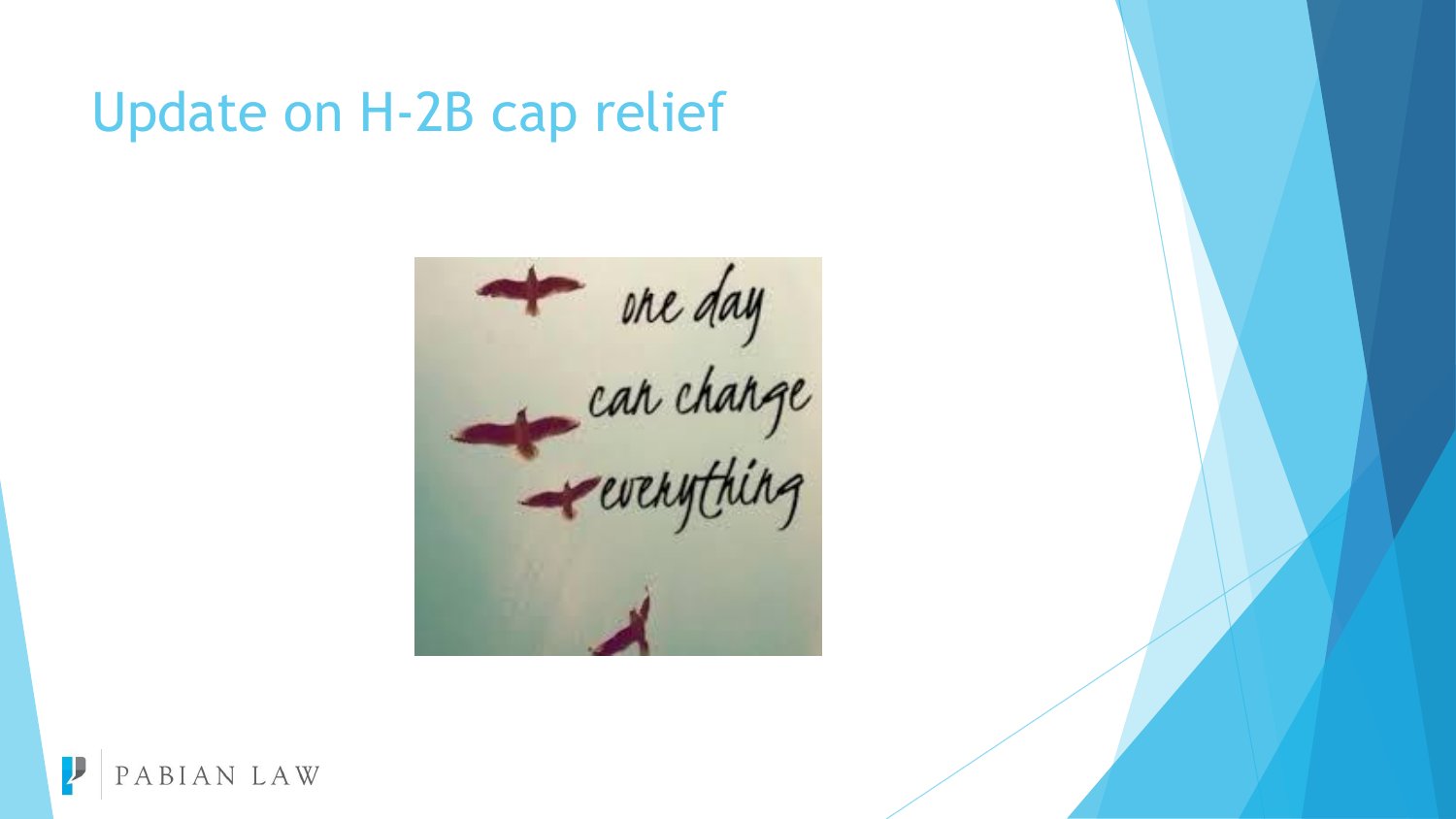#### H-2B Audits

- Why are they occurring?
- What are we seeing in audits?
- What is being requested?
- What are the penalties for non-compliance?
- What can I do to best prepare for audits?

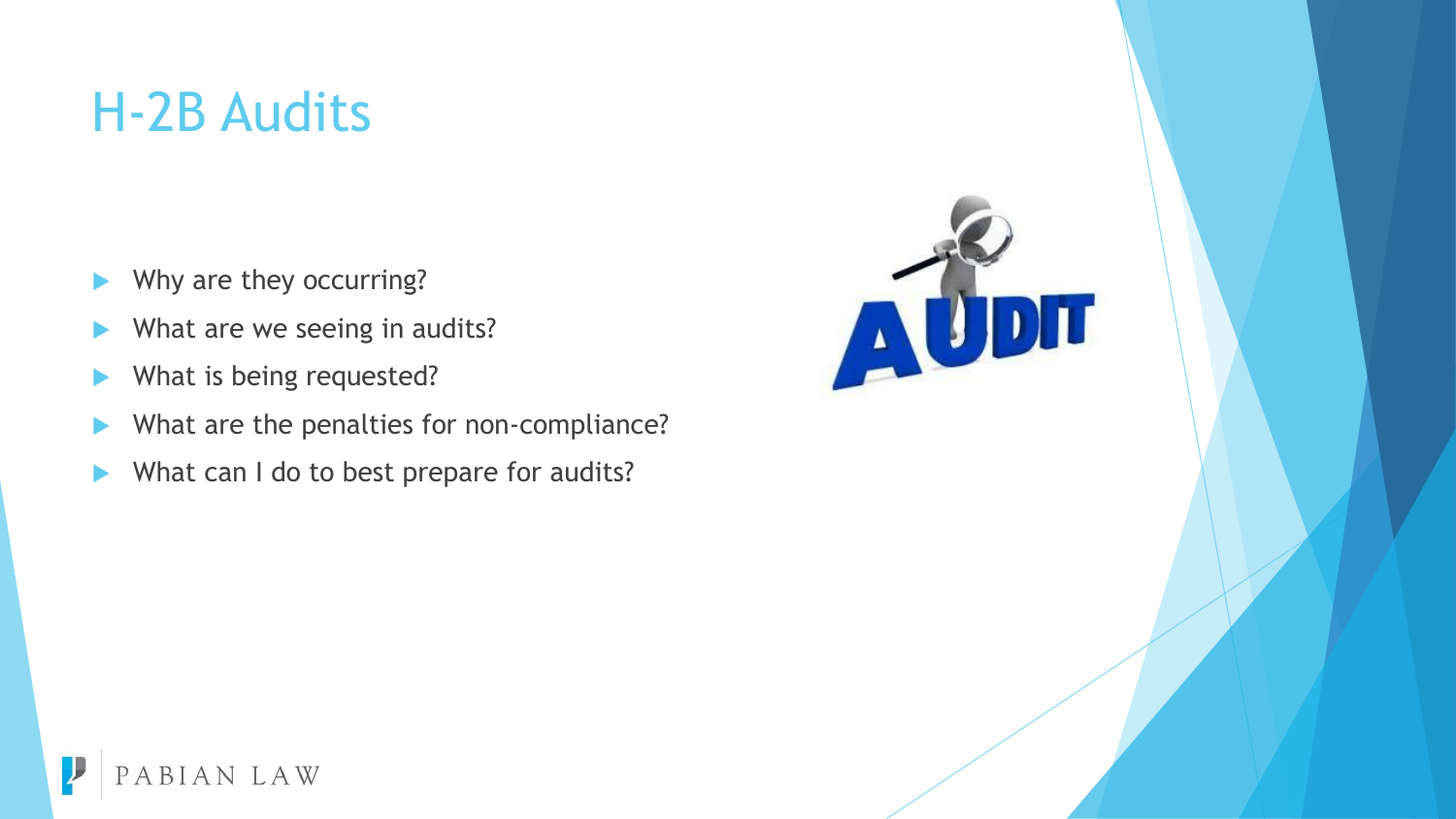#### Audience question #3

- ▶ Of the issues discussed, what is the biggest concern for your organization?
	- ▶ H-2B visa cap
	- $\blacktriangleright$  Audits
	- **End of Temporary Protected Status for many countries**
	- J-1 visa reform
	- **Employee stress due to Trump initiatives**

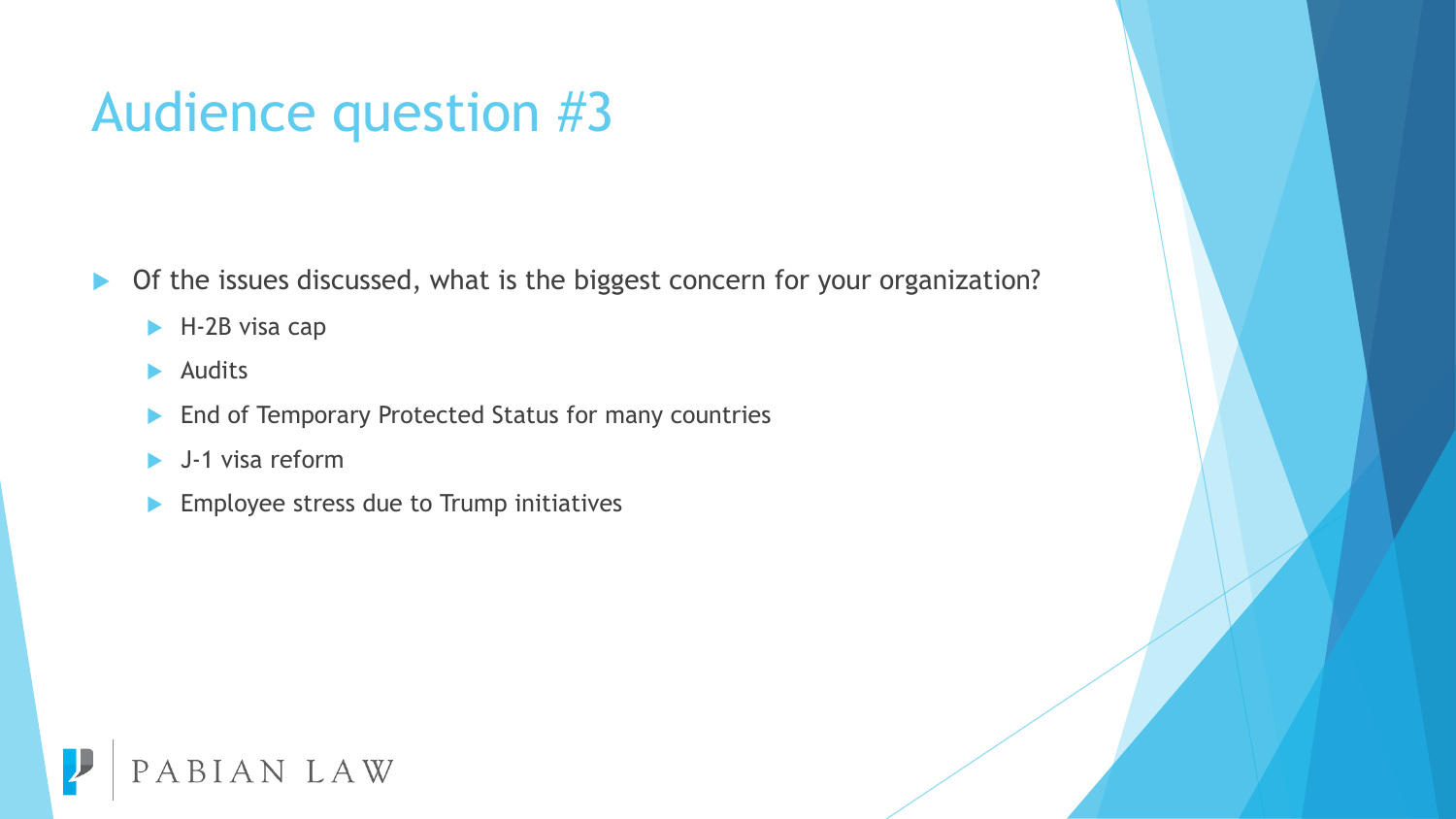#### Year-round immigration options

- H-1B visas
- O-1 visas
- Country specific visas
	- $\blacktriangleright$  TN
	- $\blacktriangleright$  E-3
	- $\blacktriangleright$  H-1B1
- ▶ U.S. Lawful Permanent Residency (Green Cards)



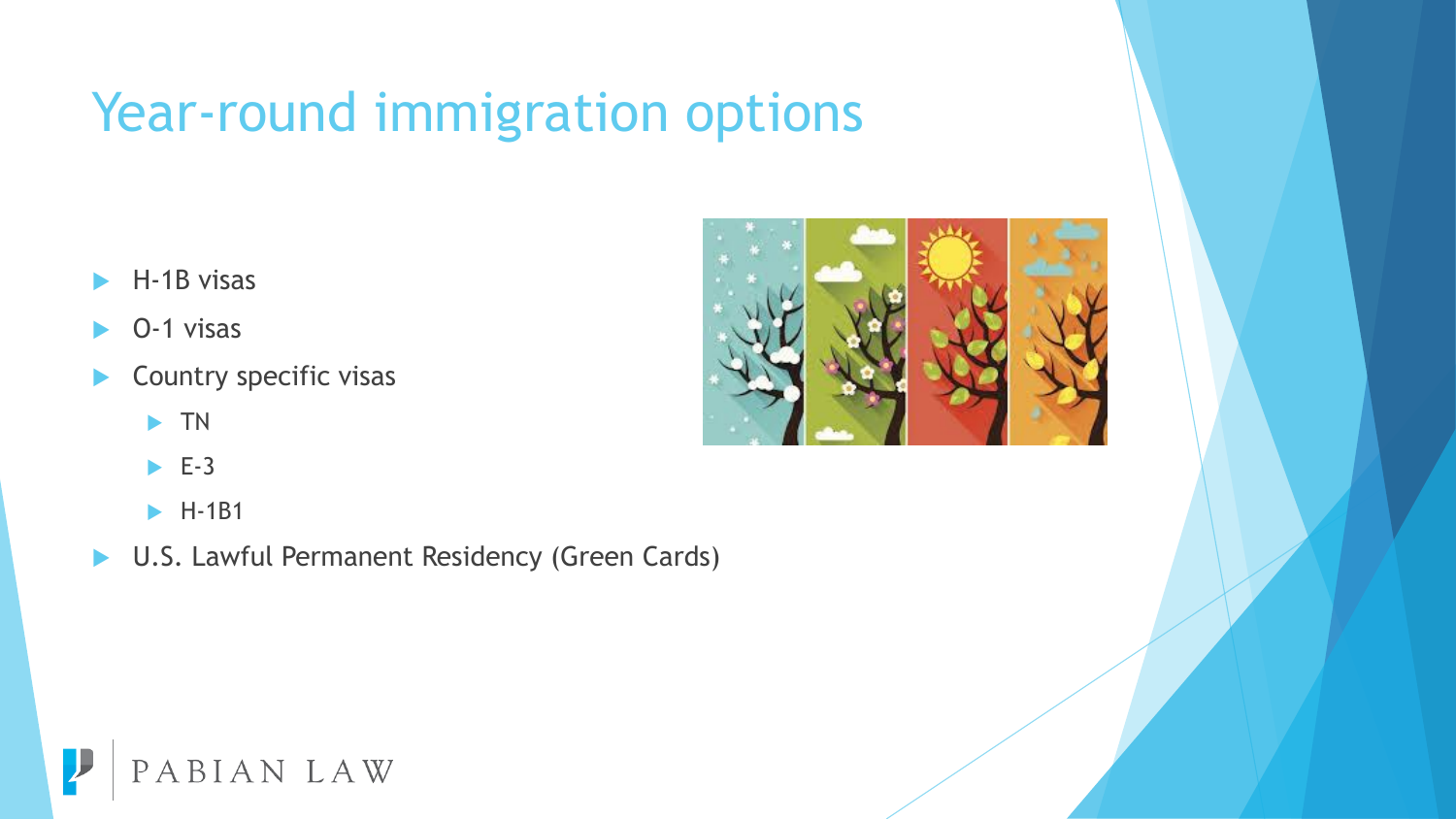### Is the time right for employing foreign nationals at your organization?

- J-1 visas
- H-2B visas
- Year-round visa options
- Green card sponsorship



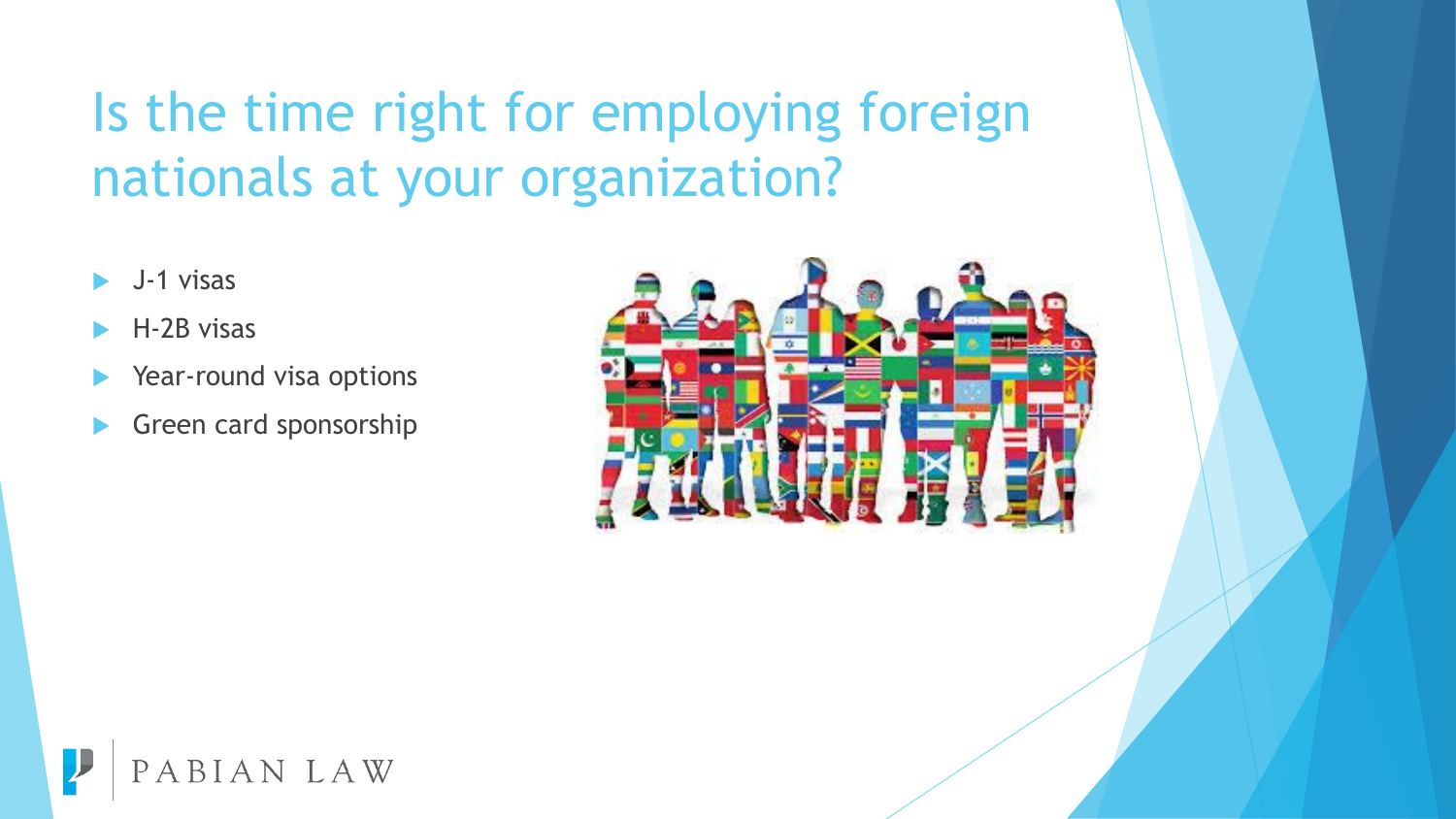#### Looking into the Pabian Law crystal ball…



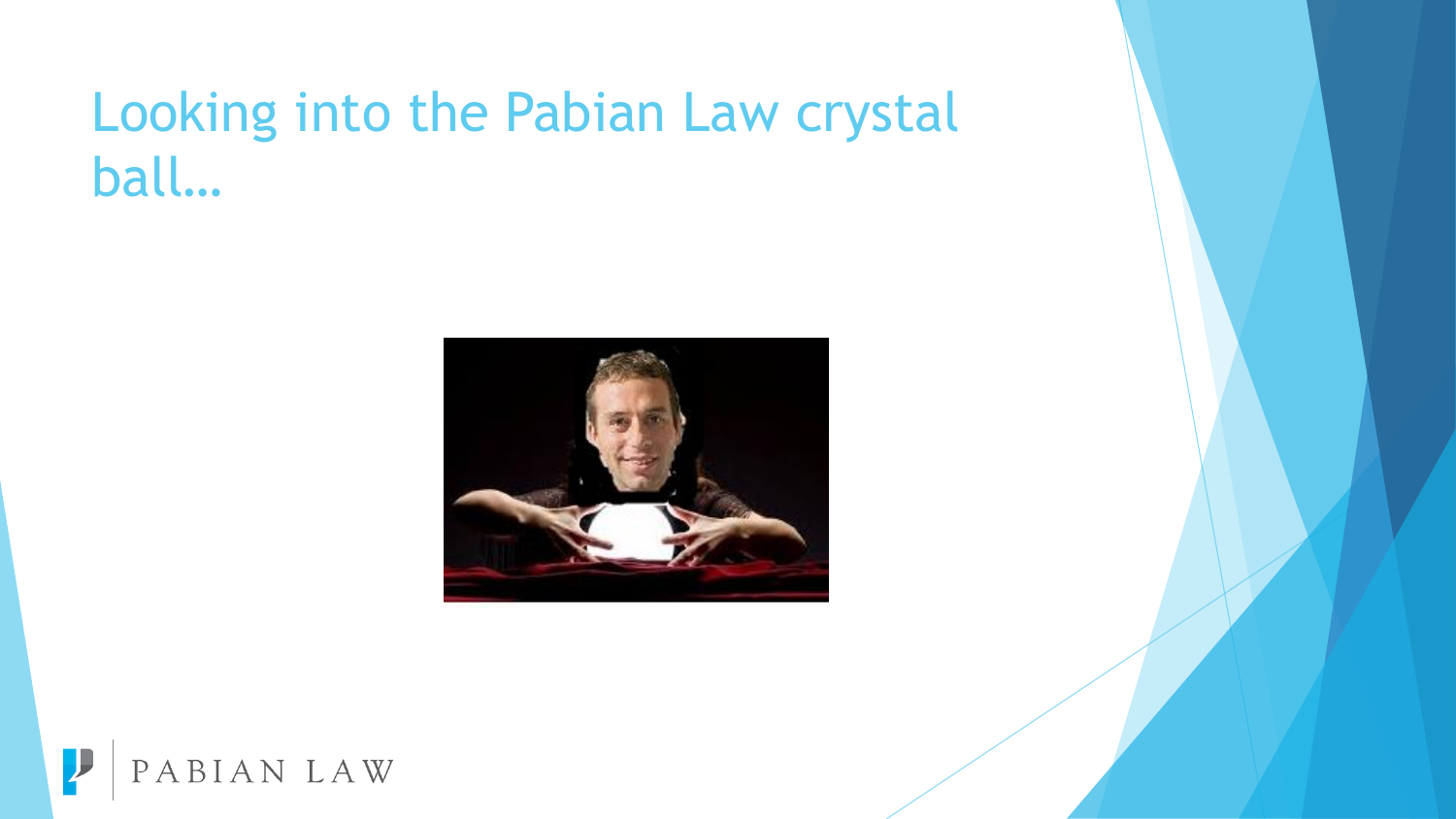#### My predictions for the next 2<sup>1/2</sup> years

- **Much immigration-focused rhetoric**
- Unlikely to see any real immigration reform, but you will see and feel changes
	- **The real immigration wall**
- Audits
- Changes to J-1 visas  $\rightarrow$  move toward H-2B visas
- Increased and sustained focus on actions of individuals